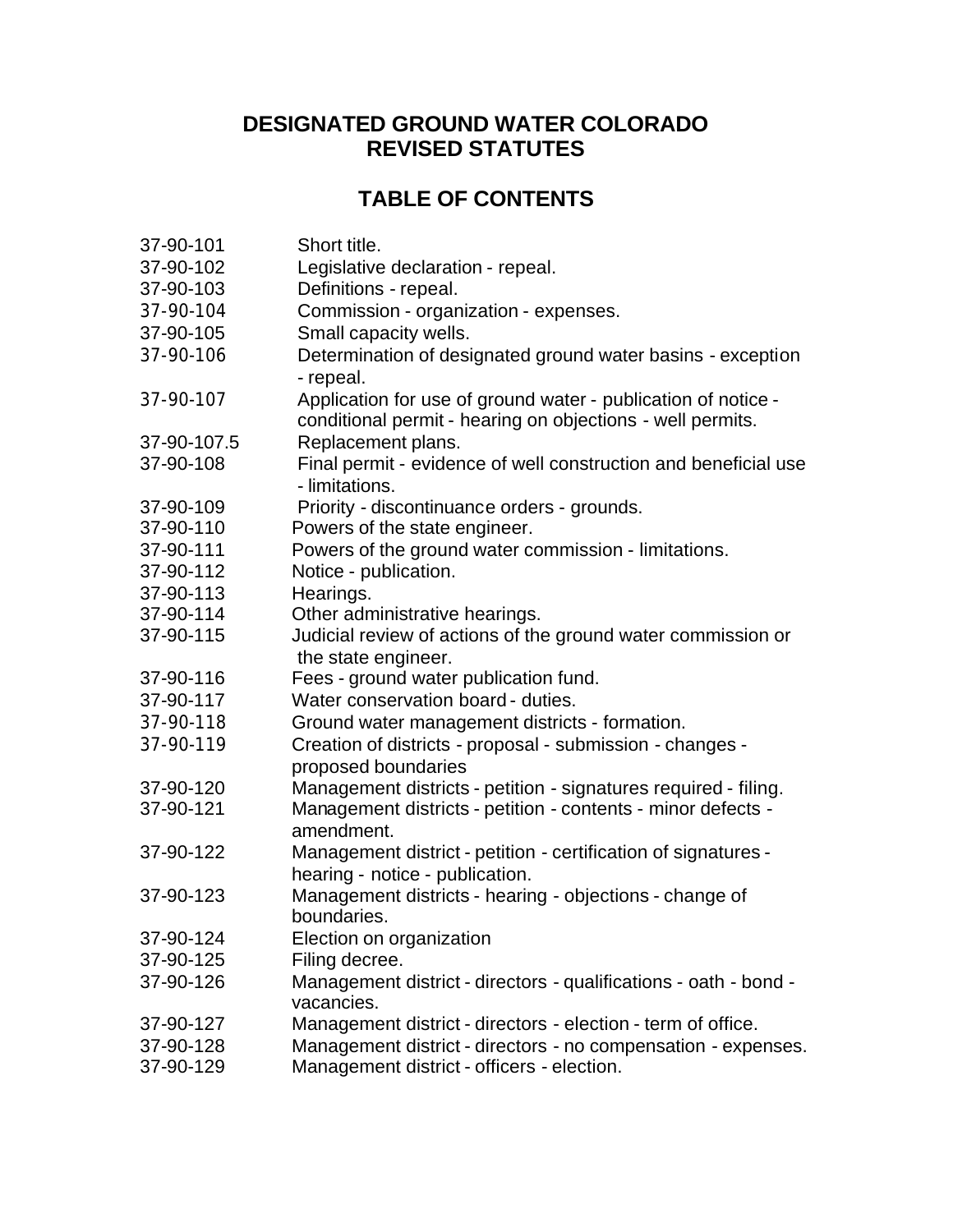| 37-90-130 | Management districts - board of directors                                                                |
|-----------|----------------------------------------------------------------------------------------------------------|
| 37-90-131 | Management district - board of directors - control measures -<br>hearing - notice - publication - order. |
| 37-90-132 | Management district - board of directors - taxes - levy -<br>limitation.                                 |
| 37-90-133 | Management district - claims - warrants - payment.                                                       |
| 37-90-134 | Management district - issuance of bonds - indebtedness -<br>submission to electors.                      |
| 37-90-135 | Management district - dissolution - procedure - funds -<br>disposition.                                  |
| 37-90-139 | Existing beneficial uses not recorded – fee.                                                             |
| 37-90-143 | Owners of well permits - update for name and address.                                                    |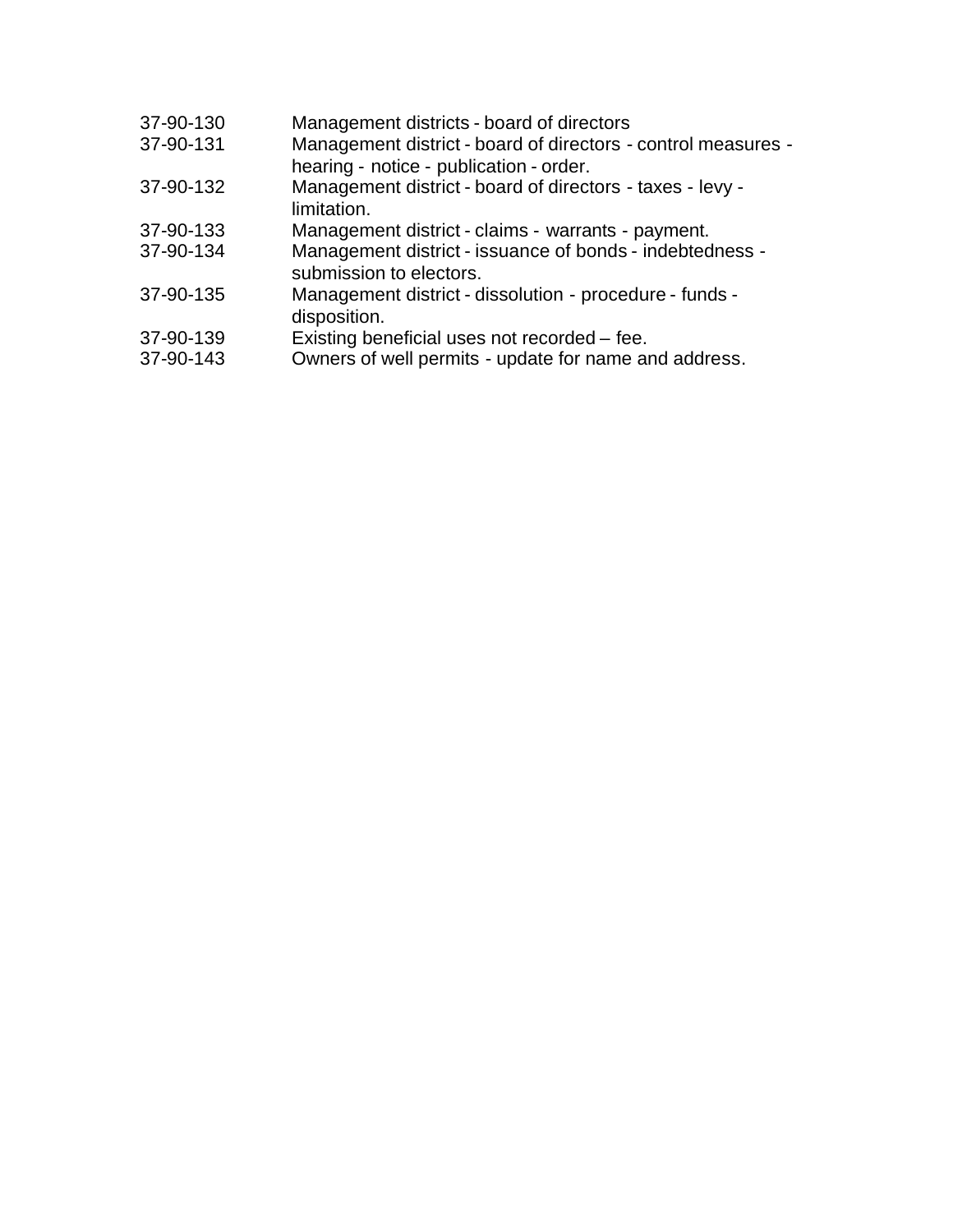# **COLORADO REVISED STATUTES GOVERNING DESIGNATED GROUND WATER**

## **37-90-101 Short Title**

This article shall be known and may be cited as the "Colorado Ground Water Management Act".

## **37-90-102 Legislative declaration - repeal.**

1) It is declared that the traditional policy of the state of Colorado, requiring the water resources of this state to be devoted to beneficial use in reasonable amounts through appropriation, is affirmed with respect to the designated ground waters of this state, as said waters are defined in section 37-90-103 (6). While the doctrine of prior appropriation is recognized, such doctrine should be modified to permit the full economic development of designated ground water resources. Prior appropriations of ground water should be protected and reasonable ground water pumping levels maintained, but not to include the maintenance of historical water levels. All designated ground waters in this state are therefore declared to be subject to appropriation in the manner defined in this article.

 (2) The general assembly finds and declares that the allocation of nontributary ground water pursuant to statute is based upon the best available evidence at this time. The general assembly recognizes the unique, finite nature of nontributary ground water resources outside of designated ground water basins and declares that such nontributary ground water shall be devoted to beneficial use in amounts based upon conservation of the resource and protection of vested water rights. Economic development of this resource shall allow for the reduction of hydrostatic pressure levels and aquifer water levels consistent with the protection of appropriative rights in the natural stream system. The doctrine of prior appropriation shall not apply to nontributary ground water. To continue the development of nontributary ground water resources consonant with conservation shall be the policy of this state. Such water shall be allocated as provided in this article upon the basis of ownership of the overlying land. This policy is a reasonable exercise of the general assembly's plenary power over this resource.

 (3) (a) The general assembly finds and declares that in water division 3, established pursuant to section 37-92-201 (1) (c), there exists a confined aquifer system underlying portions of the San Luis valley. The hydrologic system in water division 3 and, in particular, the hydrology and geology of the shallow aquifer and confined aquifer systems and their relationship to surface streams in water division 3 are unique and are among the most complex in the state. Unless properly augmented, new withdrawals of groundwater affecting the confined aquifer system can materially injure vested water rights and increase the burden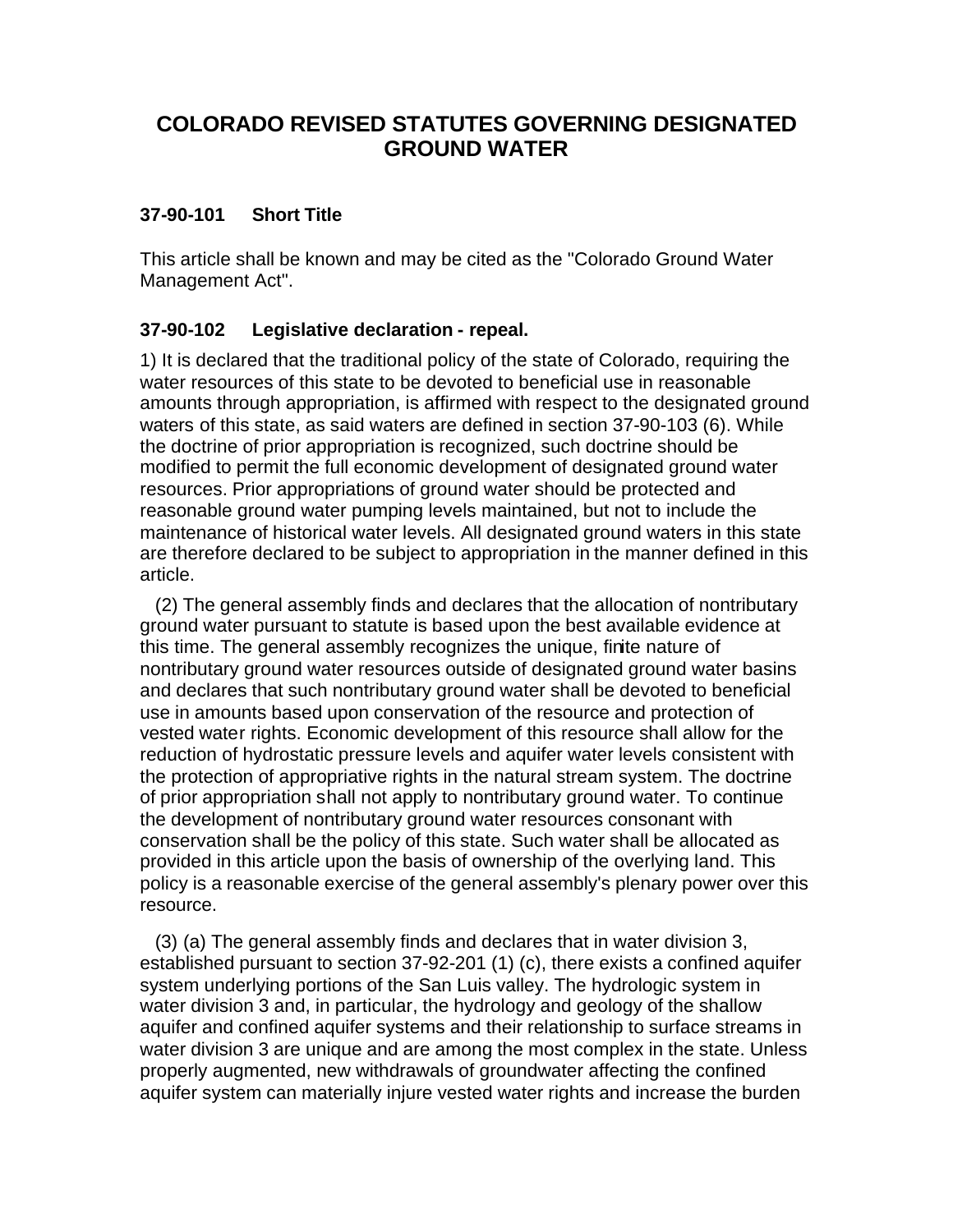Designated Basin Statutes Page 4 of 39

of Colorado's scheduled deliveries under the Rio Grande compact. There is currently insufficient comprehensive data and knowledge of the relationship between the surface streams and the confined aquifer system to permit a full understanding of the effect of groundwater withdrawals, affecting the confined aquifer, upon the natural stream and aquifer systems in water division 3.

(b) This subsection (3) is repealed, effective July 1, 2003.

### **37-90-103 - Definitions - repeal.**

As used in this article, unless the context otherwise requires:

 (1) "Alternate point of diversion well" means any well drilled and used, in addition to an original well or other diversion, for the purpose of obtaining the present appropriation of that original well, from more than one point of diversion.

 (2) "Aquifer" means a formation, group of formations, or part of a formation containing sufficient saturated permeable material that could yield a sufficient quantity of water that may be extracted and applied to a beneficial use.

 (3) "Artesian well" means a well tapping an aquifer in which the static water level in the well rises above where it was first encountered in the aquifer, due to hydrostatic pressure.

 (4) "Board" or "board of directors" means the board of directors of a ground water management district as organized under section 37-90-124.

 (5) "Colorado water conservation board" refers to the board created in section 37-60-102.

 (6) (a) "Designated ground water" means that ground water which in its natural course would not be available to and required for the fulfillment of decreed surface rights, or ground water in areas not adjacent to a continuously flowing natural stream wherein ground water withdrawals have constituted the principal water usage for at least fifteen years preceding the date of the first hearing on the proposed designation of the basin, and which in both cases is within the geographic boundaries of a designated ground water basin. "Designated ground water" shall not include any ground water within the Dawson-Arkose, Denver, Arapahoe, or Laramie-Fox Hills formation located outside the boundaries of any designated ground water basin that was in existence on January 1, 1983.

 (b) (I) However, "designated ground water" may include any ground water in the Crow Creek drainage area in Weld county, upstream from the confluence of Crow Creek and Little Crow Creek, within the Laramie-Fox Hills formation located outside such boundaries when the Laramie-Fox Hills formation is not overlaid by the Dawson-Arkose, Denver, or Arapahoe formations.

 (II) If, upon receipt by the state engineer of the findings of the Laramie-Fox Hills study, as authorized by Senate Bill 250, 1985 legislative session, that the upper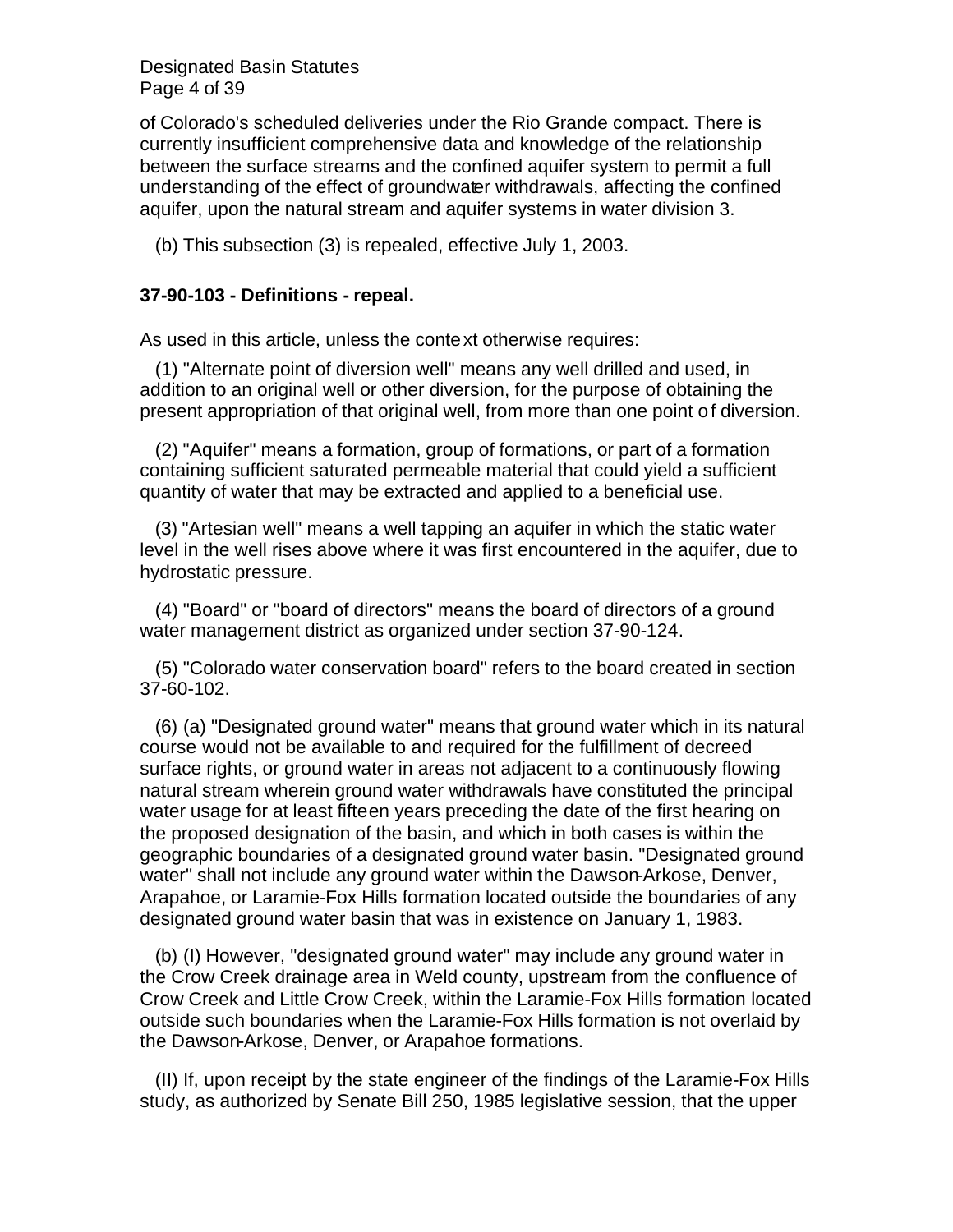Designated Basin Statutes Page 5 of 39

Crow Creek drainage area in Weld county, upstream from the confluence of Crow Creek and Little Crow Creek, within the Laramie-Fox Hills formation when the Laramie-Fox Hills formation is not overlaid by the Dawson-Arkose, Denver, or Arapahoe formations should not be a designated ground water basin, this paragraph (b) is repealed.

 (7) "Designated ground water basin" means that area established by the ground water commission in accordance with section 37-90-106.

 (8) "Ground water commission" or "commission" refers to the ground water commission created and provided for in section 37-90-104 to facilitate the functioning of this article.

 (9) "Ground water management district" or "district" means any district organized under the provisions of this article.

 (10) "Historical water level" means the average elevation of the ground water level in any area before being lowered by the activities of man, as nearly as can be determined from scientific investigation and available facts.

 (10.5) "Nontributary ground water" means that ground water, located outside the boundaries of any designated ground water basins in existence on January 1, 1985, the withdrawal of which will not, within one hundred years, deplete the flow of a natural stream, including a natural stream as defined in sections 37-82-101 (2) and 37-92-102 (1) (b), at an annual rate greater than one-tenth of one percent of the annual rate of withdrawal. The determination of whether ground water is nontributary shall be based on aquifer conditions existing at the time of permit application; except that, in recognition of the de minimis amount of water discharging from the Dawson, Denver, Arapahoe, and Laramie-Fox Hills aquifers into surface streams due to artesian pressure, when compared with the great economic importance of the ground water in those aquifers, and the feasibility and requirement of full augmentation by wells located in the tributary portions of those aquifers, it is specifically found and declared that, in determining whether ground water of the Dawson, Denver, Arapahoe, and Laramie-Fox Hills aquifers is nontributary, it shall be assumed that the hydrostatic pressure level in each such aquifer has been lowered at least to the top of that aquifer throughout that aquifer; except that not nontributary ground water, as defined in subsection (10.7) of this section, in the Denver basin shall not become nontributary ground water as a result of the aquifer's hydrostatic pressure level dropping below the alluvium of an adjacent stream due to Denver basin well pumping activity. Nothing in this subsection (10.5) shall preclude the designation of any aquifer or basin, or any portion thereof, which is otherwise eligible for designation under the standard set forth in subsection (6) of this section relating to ground water in areas not adjacent to a continuously flowing natural stream wherein ground water withdrawals have constituted the principal water usage for at least fifteen years preceding the date of the first hearing on the proposed designation of a basin.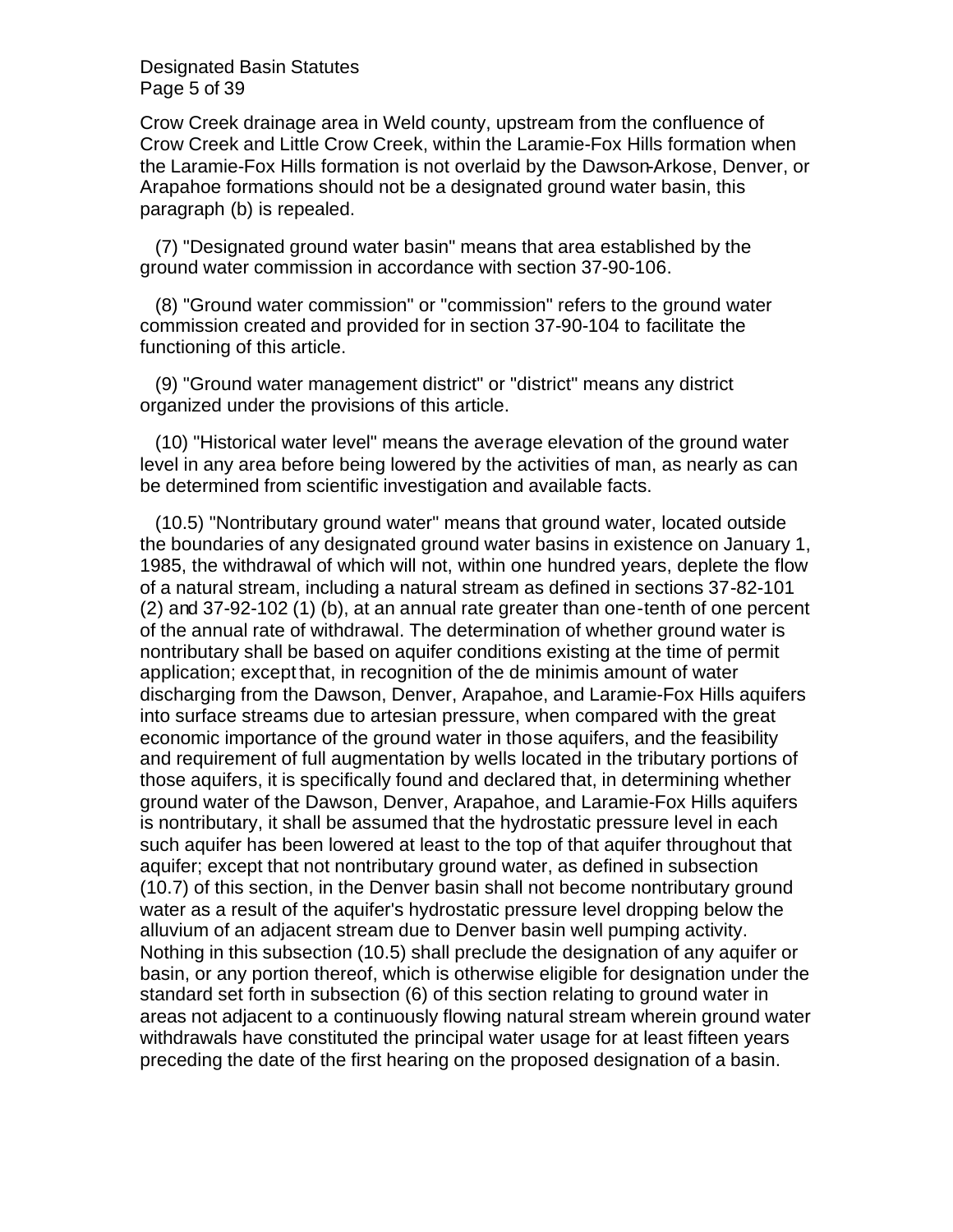Designated Basin Statutes Page 6 of 39

 (10.7) "Not nontributary ground water" means ground water located within those portions of the Dawson, Denver, Arapahoe, and Laramie-Fox Hills aquifers that are outside the boundaries of any designated ground water basin in existence on January 1, 1985, the withdrawal of which will, within one hundred years, deplete the flow of a natural stream, including a natural stream as defined in sections 37-82-101 (2) and 37-92-102 (1) (b), at an annual rate of greater than one-tenth of one percent of the annual rate of withdrawal.

 (11) "Person" means any individual, partnership, association, or corporation authorized to do business in the state of Colorado, or any political subdivision or public agency thereof, or any agency of the United States, making a beneficial use, or taking steps, or doing work preliminary to making a beneficial use of designated underground waters of Colorado.

 (12) "Private driller" means any individual, corporation, partnership, association, political subdivision, or public agency which operates as lessee or owner its own well drilling rig and equipment and which digs, drills, redrills, cases, recases, deepens, or excavates a well upon the property of such entity.

 (12.5) "Quarter-quarter" means a fourth of a fourth of a section of land and is equal to approximately forty acres.

 (12.7) "Replacement plan" means a detailed program to increase the supply of water available for beneficial use in a designated ground water basin or portion thereof for the purpose of preventing material injury to other water rights by the development of new points of diversion, by pooling of water resources, by water exchange projects, by providing substitute supplies of water, by the development of new sources of water, or by any other appropriate means consistent with the rules adopted by the commission. "Replacement plan" does not include the salvage of designated ground water by the eradication of phreatophytes, nor does it include the use of precipitation water collected from land surfaces that have been made impermeable, thereby increasing the runoff, but not adding to the existing supply of water.

 (13) "Replacement well" means a new well which replaces an existing well and which shall be limited to the yield of the original well and shall take the date of priority of the original well, which shall be abandoned upon completion of the new well.

 (14) "Resident agriculturist" means a bona fide farmer or rancher residing in the designated ground water basin whose major source of income is derived from the production and sale of agricultural products.

 (15) "State engineer" means the state engineer of Colorado or any person deputized by him in writing to perform a duty or exercise a right granted in this article.

(16) "Subdivision" means an area within a ground water basin.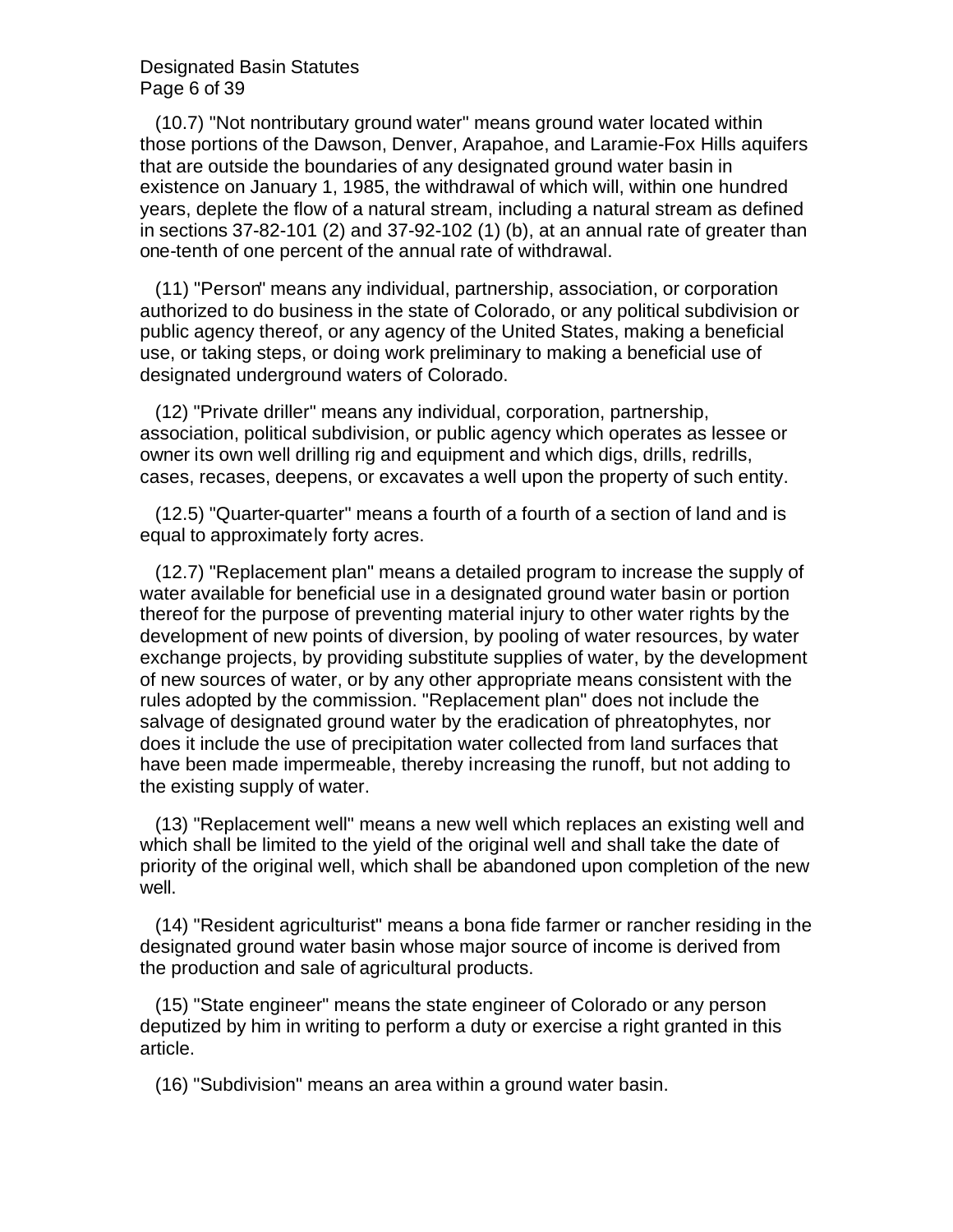#### Designated Basin Statutes Page 7 of 39

 (17) "Supplemental well" means any well drilled and used, in addition to an original well or other diversion, for the purpose of obtaining the quantity of the original appropriation of the original well, which quantity can no longer be obtained from the original well.

 (18) "Taxpaying elector" means a person qualified to vote at general elections in Colorado, who owns real or personal property within the district and has paid ad valorem taxes thereon in the twenty months immediately preceding a designated time or event, which property is subject to taxation at the time of any election held under the provisions of this article or at any other time in reference to which the term "taxpaying elector" is used. A person who is obligated to pay taxes under a contract to purchase real property in the district shall be considered an owner. The ownership of any property subject to the payment of a specific ownership tax on a motor vehicle or trailer or of any other excise or property tax other than general ad valorem property taxes shall not constitute the ownership of property subject to taxation as provided in this article.

 (19) "Underground water" and "ground water" are used interchangeably in this article and mean any water not visible on the surface of the ground under natural conditions.

 (20) "Waste" means causing, suffering, or permitting any well to discharge water unnecessarily above or below the surface of the ground.

 (21) (a) "Well" means any structure or device used for the purpose or with the effect of obtaining ground water for beneficial use from an aquifer.

 (b) "Well" does not include a naturally flowing spring or springs where the natural spring discharge is captured or concentrated by installation of a nearsurface structure or device less then ten feet in depth located at or within fifty feet of the spring or springs' natural discharge point and the water is conveyed directly by gravity flow or into a separate sump or storage, if the owner obtains a water right for such structure or device as a spring pursuant to article 92 of this title.

 (22) "Well driller" means any individual, corporation, partnership, association, political subdivision, or public agency which digs, drills, cases, recases, deepens, or excavates a well either by contract or for hire or for any consideration whatsoever.

#### **37-90-104 - Commission - organization - expenses.**

 (1) There is created a ground water commission to consist of twelve members, nine of whom shall be appointed by the governor and confirmed by the senate.

 (2) The appointed members of the commission holding office as of July 1, 1971, shall continue in office for the term of their appointment and until their successors are appointed.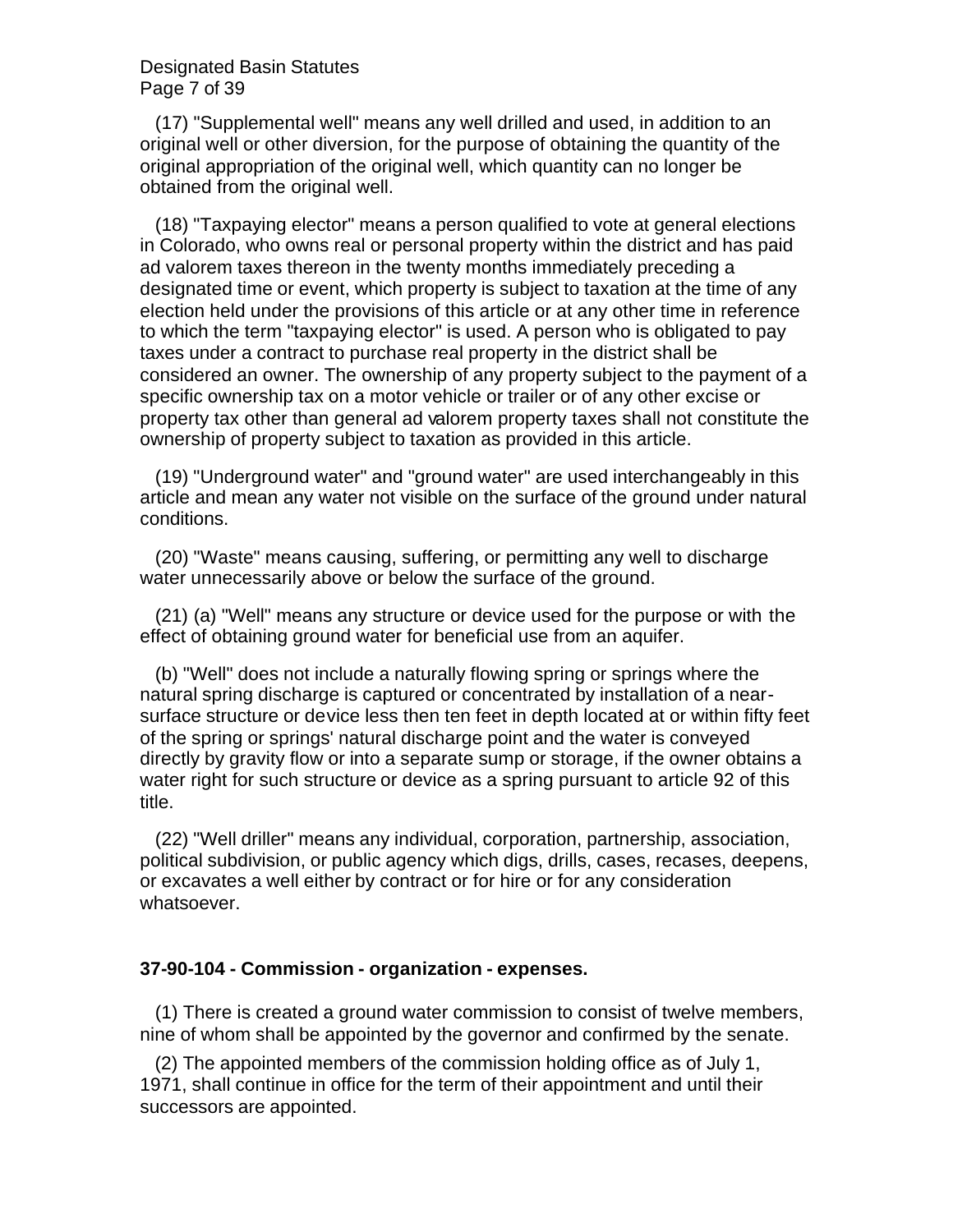#### Designated Basin Statutes Page 8 of 39

 (3) (a) All appointments to the commission shall be for four-year terms, except those made to fill vacancies, which shall be for the remainder of the term vacated.

 (b) Appointments made after July 1, 1971, as terms expire or are vacated, shall be made so that the commission includes six members who are resident agriculturists of designated ground water basins, with no more than two resident agriculturists from the same ground water basin to be members of the commission at the same time; one member who shall be a resident agriculturist and who shall be appointed from water division 3; and two residents of the state who shall represent municipal or industrial water users of the state, one of whom shall be appointed from the area west of the continental divide.

 (4) In addition to the appointed members, the executive director of the department of natural resources shall be a voting member, and the state engineer, and the director of the Colorado water conservation board shall be nonvoting members of the commission. Six voting members shall constitute a quorum at any regularly or specially called meeting of the commission, and a majority vote of those present shall rule. The commission shall establish and maintain a schedule of at least four general meetings each year. The chairman, at his discretion, or two members may call special meetings of the commission to dispose of accumulated business.

 (5) Members of the commission shall be paid no compensation but shall be paid actual necessary expenses incurred by them in the performance of their duties as members thereof and a per diem of fifty dollars per day while performing official duties, not to exceed two thousand four hundred dollars in any year.

 (6) The commission shall biennially select a chair and vice-chair from among the appointed members. The state engineer shall be ex officio the executive director of the commission and shall carry out and enforce the decisions, orders, and policies of the commission. The commission may delegate to the executive director the authority to perform any of the functions of the commission as set forth in this article except the determination of a designated ground water basin as set forth in section 37-90-106 and the creation of ground water management districts. If any person is dissatisfied with any action of the executive director under the exercise of the powers delegated by the commission, the person may appeal said action to the commission, which shall hear the person's appeals as specified in sections 37-90-113 and 37-90-114.

 (7) The provisions of section 24-6-402 (3) (a) (II), C.R.S., concerning imminent court action, as applied to the ground water commission and to any member, employee, contractor, agent, servant, attorney, or consultant thereof, shall not include any actions within the scope of sections 37-90-106 to 37-90-109 and section 37-90-111.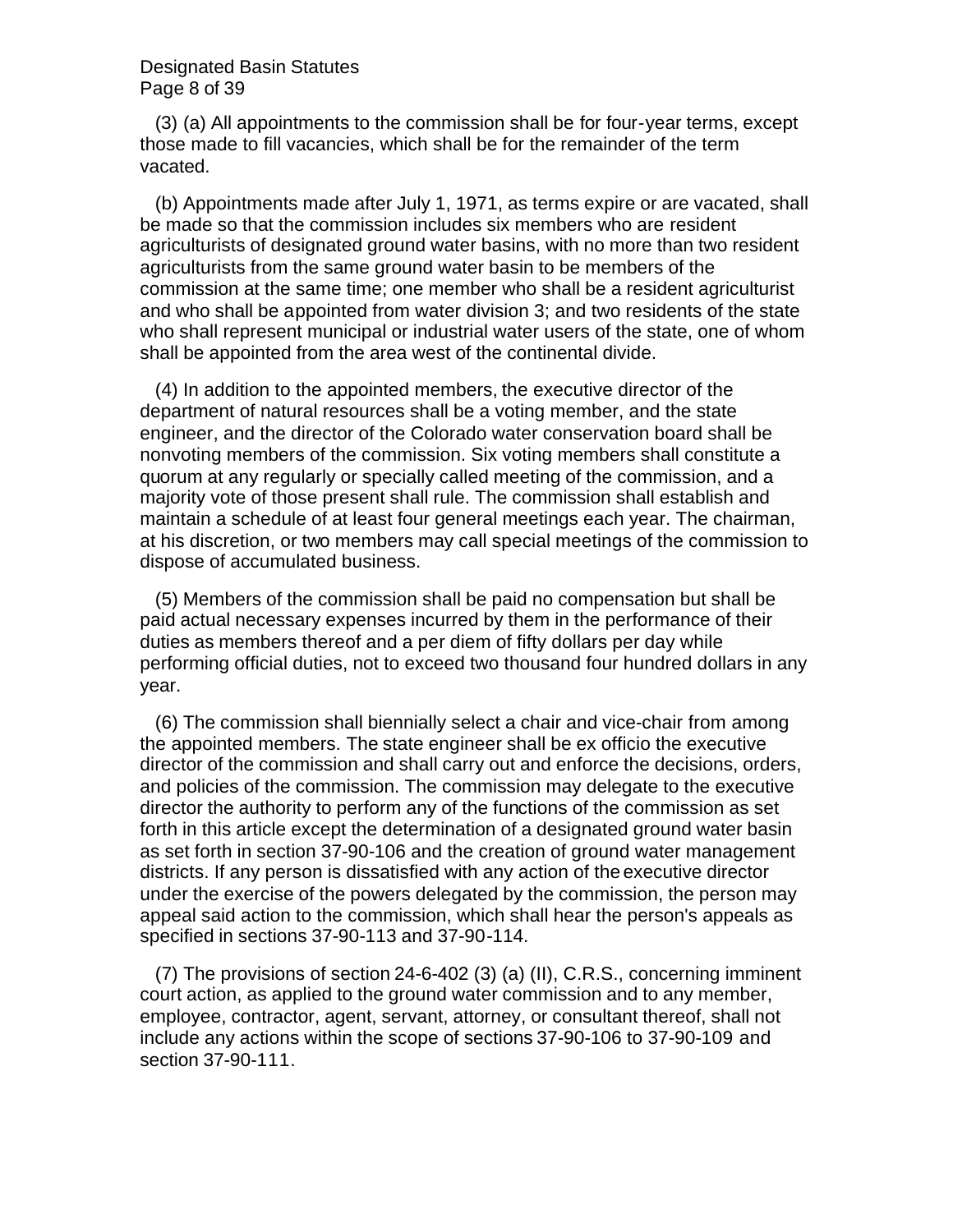### **37-90-105 - Small capacity wells.**

(1) The state engineer has the authority to approve permits for the following types of wells in designated ground water basins without regard to any other provisions of this article:

 (a) Wells not exceeding fifty gallons per minute and used for no more than three single-family dwellings, including the normal operations associated with such dwellings but not including the irrigation of more than one acre of land;

 (b) Wells not exceeding fifty gallons per minute and used for watering of livestock on range and pasture;

 (c) (I) One well not exceeding fifty gallons per minute and used in one commercial business.

 (II) To qualify as a "commercial business" under this paragraph (c), the business shall be:

 (A) A business that will be operated by the well owner and that will have its own books, bank accounts, checking accounts, and separate tax returns;

 (B) A business that will use water solely on the land indicated in the permit for the well and for the purposes stated in such permit;

 (C) A business that will maintain its individual assets and will own or lease the property on which the well is to be located or where the business is operated;

 (D) A business that will have its own contractual agreements for operation of the business;

 (E) A business that agrees not to transfer a permit issued under this paragraph (c) to another entity that also holds a small capacity commercial well permit under this paragraph (c); and

 (F) A business that agrees to notify any potential buyer that such buyer shall notify the state engineer of any change in ownership of such business within sixty days after any such change in ownership.

 (d) Wells to be used exclusively for monitoring and observation purposes if said wells are capped and locked and used only to monitor water levels or for water quality sampling; or

 (e) Wells to be used exclusively for fire-fighting purposes if said wells are capped and locked and available for use only in fighting fires.

 (2) The state engineer has the authority to adopt rules in accordance with section 24-4-103, C.R.S., to carry out the provisions of this section. Any party adversely affected or aggrieved by a rule adopted by the state engineer may seek judicial review of such action pursuant to section 24-4-106, C.R.S.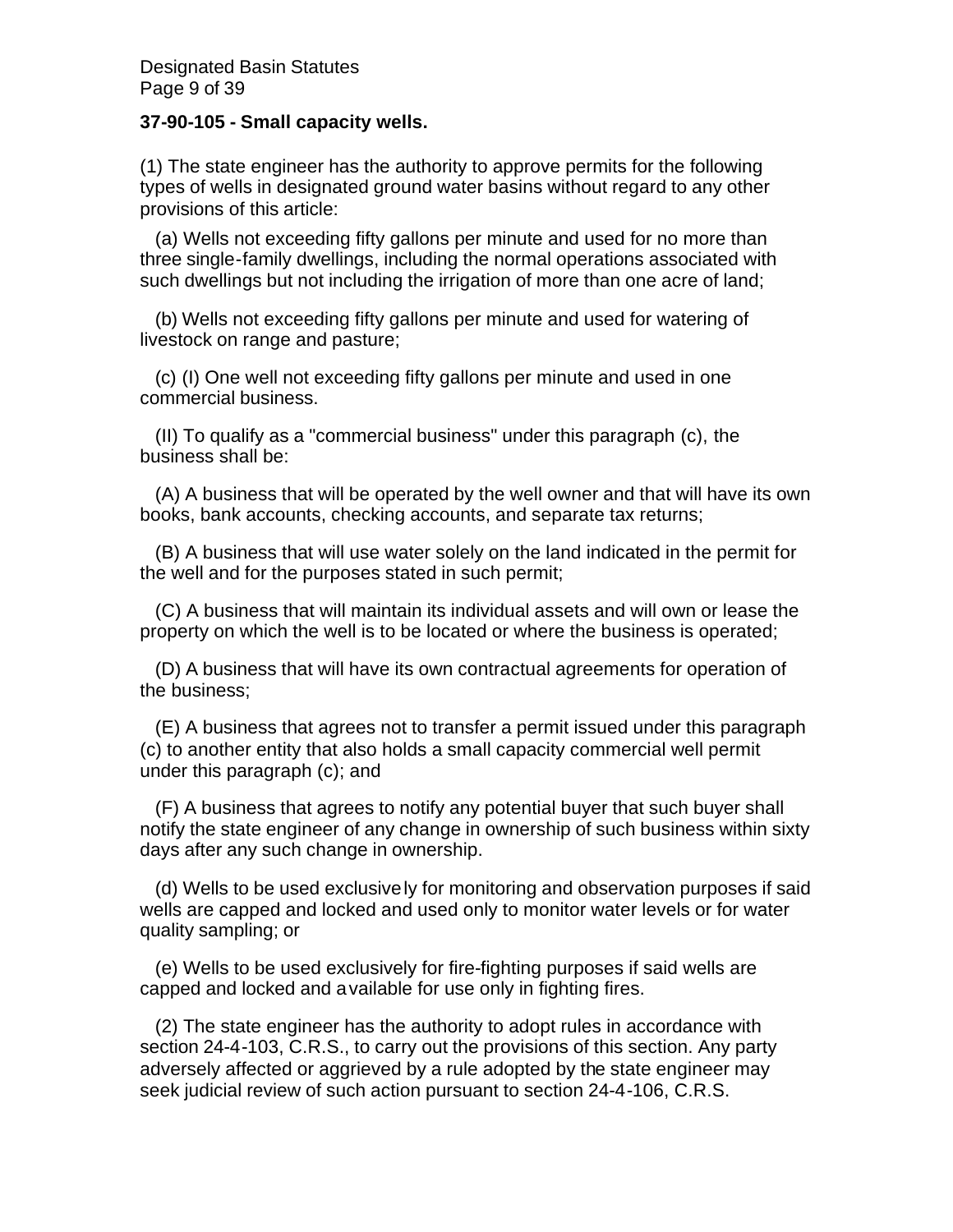#### Designated Basin Statutes Page 10 of 39

 (3) (a) (I) Wells of the type described in this section may be constructed only upon the issuance of a permit in accordance with the provisions of this section. A fee of sixty dollars shall accompany any application for a new well permit under this section. A fee of twenty dollars shall accompany any application for a replacement well of the type described in subsection (1) of this section.

 (II) Notwithstanding the amount specified for any fee in subparagraph (I) of this paragraph (a), the commission by rule or as otherwise provided by law may reduce the amount of one or more of the fees if necessary pursuant to section 24-75-402 (3), C.R.S., to reduce the uncommitted reserves of the fund to which all or any portion of one or more of the fees is credited. After the uncommitted reserves of the fund are sufficiently reduced, the commission by rule or as otherwise provided by law may increase the amount of one or more of the fees as provided in section 24-75-402 (4), C.R.S.

 (b) Beginning on August 5, 1998, the state engineer shall not approve a permit for a small capacity well with an annual volume of use in excess of five acre-feet, unless the well is located in a ground water management district that has adopted rules that allow an annual volume in excess of five acre-feet. This limitation shall not apply to a replacement permit for a well where the original permit allows an annual volume of use in excess of five acre-feet or to a permit for a well covered by the provisions of subsection (4) of this section where the actual annual volume of use was in excess of five acre-feet.

 (c) If the application is made pursuant to this section for a well that will be located in a subdivision, as defined in section 30-28-101 (10), C.R.S., and approved on or after June 1, 1972, pursuant to article 28 of title 30, C.R.S., for which the water supply plan has not been recommended for approval by the state engineer, the cumulative effect of all such wells in the subdivision shall be considered in determining material injury, and the state engineer shall deny the application if it is determined that the proposed well will cause material injury to existing water rights.

 (d) (I) If any person wishes to replace an existing well of the type described in subsection (1) of this section, such person shall file an application pursuant to this subsection (3) for the construction of a well and shall state in such application such person's intent to abandon the existing well that is to be replaced.

 (II) If such a replacement well will not change the amount or type of use of water that can lawfully be made by means of the existing well, a permit to construct and use the replacement well shall be issued, and the existing well shall be abandoned within ninety days after the completion of the replacement well.

 (e) Wells for which permits have been granted or may be granted shall be constructed within two years after the permit is issued, which time may be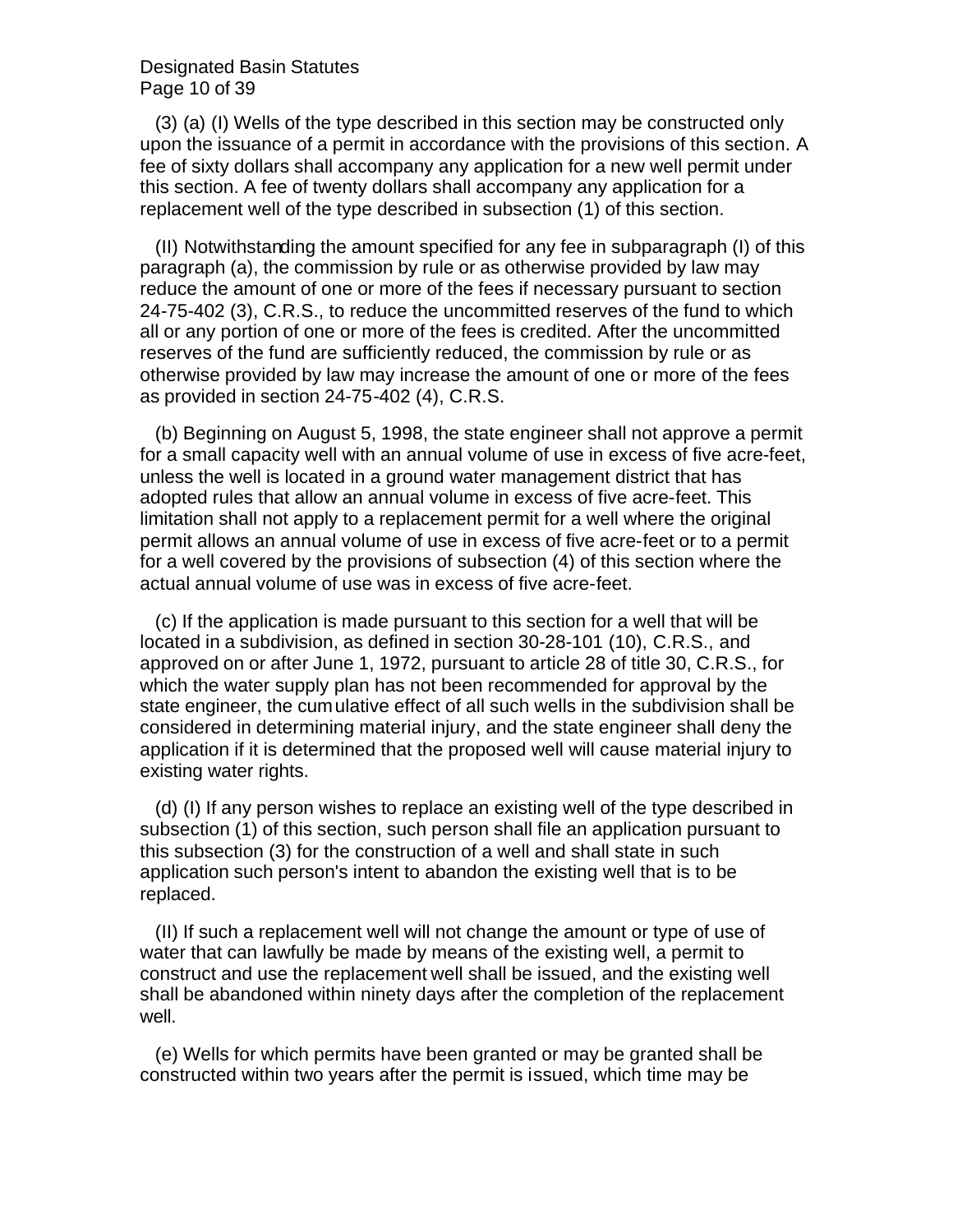#### Designated Basin Statutes Page 11 of 39

extended for successive years at the discretion of the state engineer for good cause shown.

 (4) (a) Any wells of the type described by this section that were put to beneficial use prior to May 8, 1972, and any wells that were used exclusively for monitoring and observation purposes prior to August 1, 1988, not of record in the office of the state engineer, may be recorded in that office upon written application, payment of a processing fee of sixty dollars, and permit approval. The record shall include the date the water is claimed to have been first put to beneficial use.

 (b) Any owner of an existing well that was constructed prior to May 8, 1972, or has a well permit issued prior to January 1, 1996, under the provisions of this section, and that was put to beneficial use for watering livestock in a confined animal-feeding operation prior to January 1, 1996, and has been used for that purpose, may apply by December 31, 1999, to obtain a new permit for that well up to the extent of its beneficial use prior to January 1, 1996, for watering livestock in that commercial business pursuant to paragraph (c) of subsection (1) of this section. Such well shall be in addition to the one commercial business well allowed in paragraph (c) of subsection (1) of this section. Such an application shall include a sixty dollar filing fee and shall provide documentation of the annual volume of water put to beneficial use from the well. The state engineer shall have the authority to determine the adequacy of the submitted information for the purpose of approving completely, approving in part, or denying the application. Permits issued after January 1, 1996, up to August 5, 1998, shall remain valid thereafter according to the terms and conditions of those permits.

 (5) The state engineer shall act upon an application filed under this section within forty-five days after such filing and shall support the ruling with a written statement of the basis therefor.

 (6) (a) Any person aggrieved by a decision of the state engineer granting or denying an application under this section may request a hearing before the state engineer pursuant to section 24-4-104, C.R.S. The state engineer may, in the state engineer's discretion, have such hearings conducted before such agent as it may designate for a ruling in the matter. Any party who seeks to reverse or modify the ruling of the agent of the state engineer may file an appeal to the state engineer pursuant to section 24-4-105, C.R.S.

 (b) Any party aggrieved by a final decision of the state engineer granting or denying an application filed under this section may within thirty days after such decision file a petition for review with the district court in the county in which the well is located. Upon receipt of such petition, the designated ground water judge for the basin in which the well is located shall conduct such hearings, pursuant to section 24-4-106, C.R.S., as necessary to determine whether or not the decision of the state engineer shall be upheld. In any case in which the state engineer's decision is reversed, the judge shall order the state engineer to grant or deny the application, as such reversal may require, and may specify such terms and conditions as are appropriate.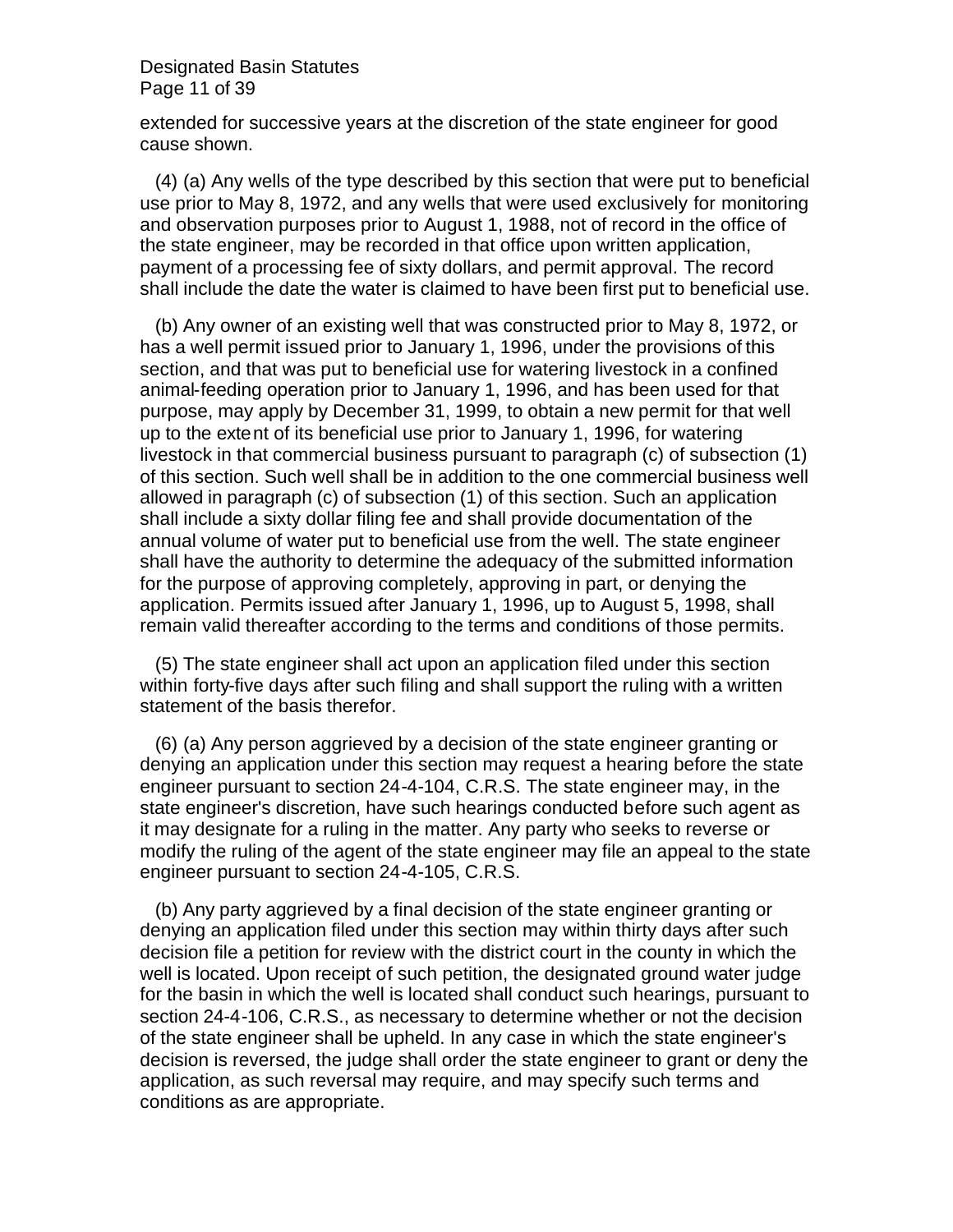#### Designated Basin Statutes Page 12 of 39

 (7) The board of any ground water management district has the authority to adopt rules that further restrict the issuance of small capacity well permits. In addition, the board of any ground water management district has the authority to adopt rules that expand the acre-foot limitations for small capacity wells set forth in this section. However, in no event shall an annual volume of more than eighty acre-feet be allowed for any small capacity well. Rules adopted by the board may be instituted only after a public hearing. Notice of such hearing shall be published. Such notice shall state the time and place of the hearing and describe, in general terms, the rules proposed. Within sixty days after such hearing, the board shall announce the rules adopted and shall cause notice of such action to be published. In addition, the board shall mail, within five days after the adoption of the rules, a copy of the rules to the state engineer. Any party adversely affected or aggrieved by such a rule may, not later than thirty days after the last date of publication, initiate judicial review in accordance with the provisions of section 24-4-106, C.R.S.; except that venue for such judicial review shall be in the district court for the county in which the office of the ground water management district is located.

### **37-90-106 - Determination of designated ground water basins - exception repeal.**

(1) (a) The commission shall, from time to time as adequate factual data becomes available, determine designated ground water basins and subdivisions thereof by geographic description and, as future conditions require and factual data justify, shall alter the boundaries or description thereof.

 (b) In making such determinations the commission shall make the following findings:

(I) The name of the aquifer within the proposed designated basin;

- (II) The boundaries of each aquifer being considered;
- (III) The estimated quantity of water stored in each aquifer;
- (IV) The estimated annual rate of recharge;
- (V) The estimated use of the ground water in the area.

 (2) If the source is an area of use exceeding fifteen years as defined in section 37-90-103 (6), the commission shall list those users who have been withdrawing water during the fifteen-year period, the use made of the water, the average annual quantity of water withdrawn, and the year in which the user began to withdraw water.

 (3) Before determining or altering the boundaries of a designated ground water basin or subdivisions thereof, the state engineer shall prepare and file in his office a map clearly showing all lands included therein, together with a written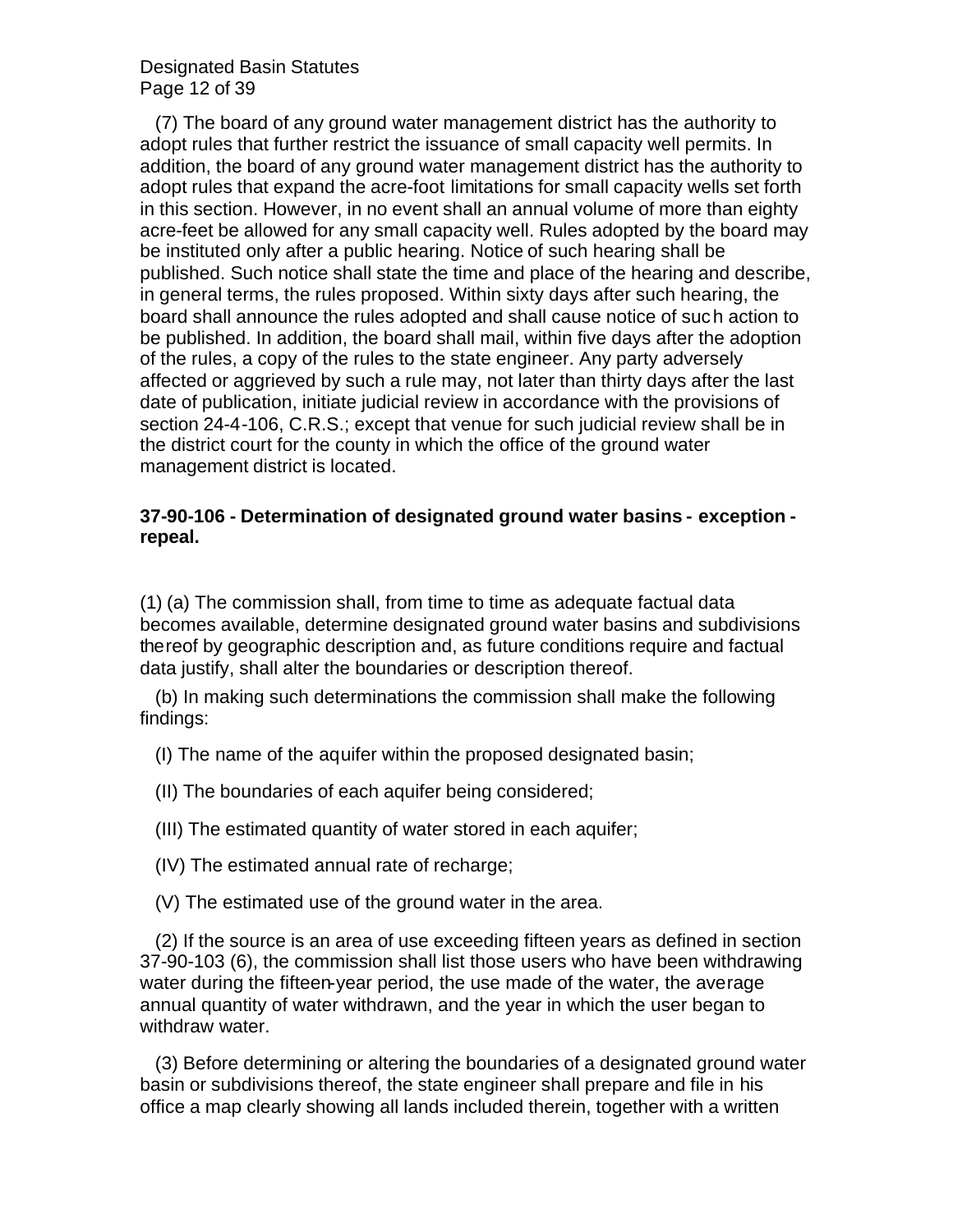Designated Basin Statutes Page 13 of 39

description thereof sufficient to apprise interested parties of the boundaries of the proposed basin or subdivisions thereof. The commission shall publish the same and hold a hearing thereon. Following such hearing, the commission shall enter an order to either create the proposed designated ground water basin, to include modification of the proposed boundaries, if any, or dismiss the original proposal, according to the factual information presented or available.

 (4) (a) The commission shall not, after May 23, 1983, determine as part of any designated ground water basin any ground water within the Dawson-Arkose, Denver, Arapahoe, or Laramie-Fox Hills formations which was located outside the boundaries of any designated ground water basin that was in existence on January 1, 1983.

 (b) (I) However, the commission may determine as a part of any designated ground water basin any ground water in the Crow Creek drainage area in Weld county, upstream from the confluence of Crow Creek and Little Crow Creek, within the Laramie-Fox Hills formation when the Laramie-Fox Hills formation is not overlaid by the Dawson-Arkose, Denver, or Arapahoe formations.

 (II) If, upon receipt by the state engineer of the findings of the Laramie-Fox Hills study, as authorized by Senate Bill 250, 1985 legislative session, that the upper Crow Creek drainage area in Weld county, upstream from the confluence of Crow Creek and Little Crow Creek, within the Laramie-Fox Hills formation when the Laramie-Fox Hills formation is not overlaid by the Dawson-Arkose, Denver, or Arapahoe formations should not be a designated ground water basin, this paragraph (b) is repealed.

#### **37-90-107 - Application for use of ground water - publication of notice conditional permit - hearing on objections - well permits.**

(1) Any person desiring to appropriate ground water for a beneficial use in a designated ground water basin shall make application to the commission in a form to be prescribed by the commission. The applicant shall specify the particular designated ground water basin or subdivision thereof from which water is proposed to be appropriated, the beneficial use to which it is proposed to apply such water, the location of the proposed well, the name of the owner of the land on which such well will be located, the estimated average annual amount of water applied for in acre-feet, the estimated maximum pumping rate in gallons per minute, and, if the proposed use is irrigation, the description of the land to be irrigated and the name of the owner thereof, together with such other reasonable information as the commission may designate on the form prescribed. The amount of water applied for shall only be utilized on the land designated on the application. The place of use shall not be changed without first obtaining authorization from the ground water commission.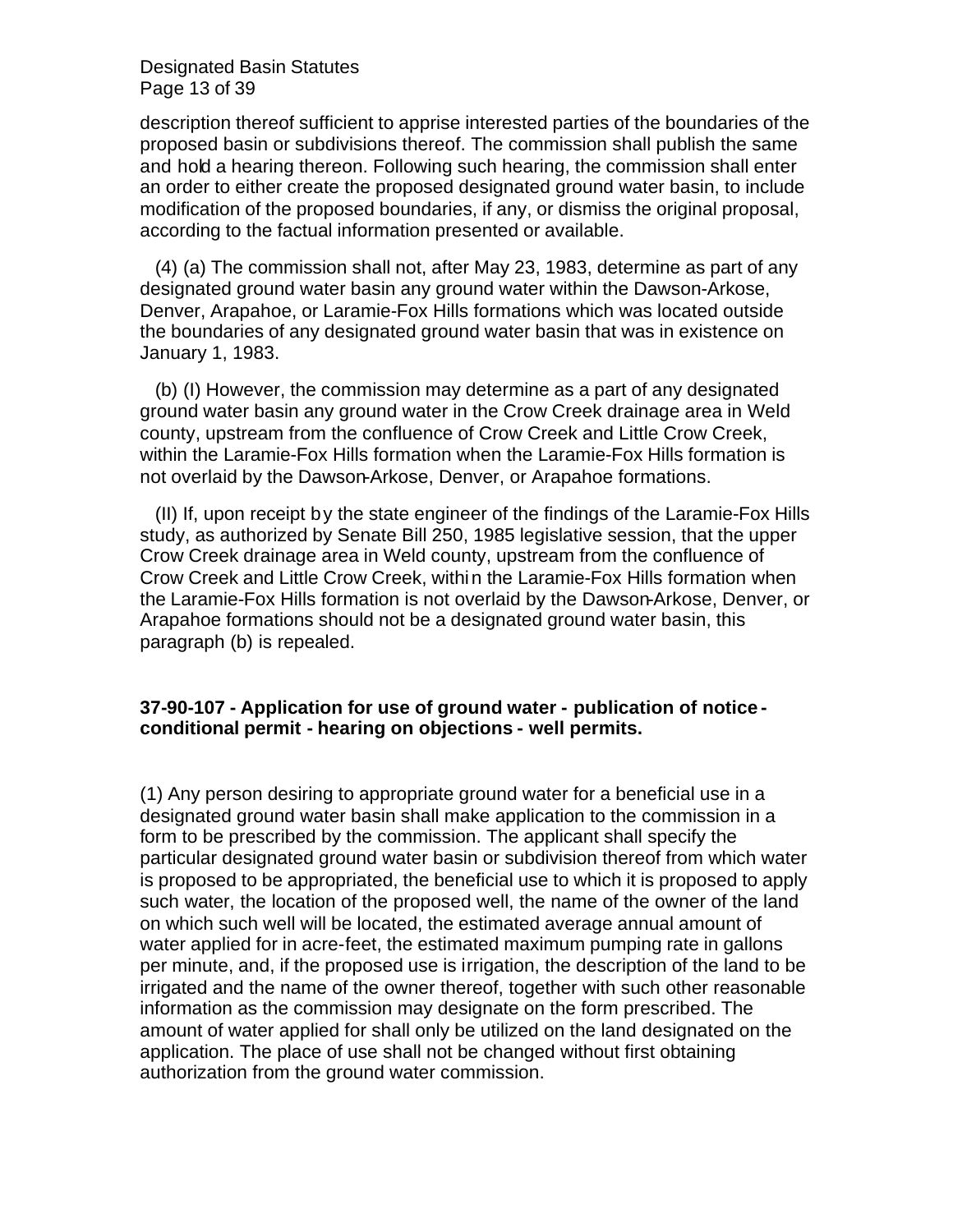#### Designated Basin Statutes Page 14 of 39

 (2) Upon the filing of such application, a preliminary evaluation shall be made to determine if the application may be granted. If the application can be given favorable consideration by the ground water commission under existing policies, then, within thirty days, the application shall be published.

 (3) After the expiration of the time for filing objections, if no such objections have been filed, the commission shall, if it finds that the proposed appropriation will not unreasonably impair existing water rights from the same source and will not create unreasonable waste, grant the said application, and the state engineer shall issue a conditional permit to the applicant within forty-five days after the expiration of the time for filing objections or within forty-five days after the hearing provided for in subsection (4) of this section to appropriate all or a part of the waters applied for, subject to such reasonable conditions and limitations as the commission may specify.

 (4) If objections have been filed within the time in said notice specified, the commission shall set a date for a hearing on the application and the objections thereto and shall notify the applicants and the objectors of the time and place. Such hearing shall be held in the designated ground water basin and within the district, if one exists, in which the proposed well will be located or at such other place as may be designated by the commission for the convenience of, and as agreed to by, the parties involved. If after such hearing it appears that there are no unappropriated waters in the designated source or that the proposed appropriation would unreasonably impair existing water rights from such source or would create unreasonable waste, the application shall be denied; otherwise, it shall be granted in accordance with subsection (3) of this section. The commission shall consider all evidence presented at the hearing and all other matters set forth in this section in determining whether the application should be denied or granted.

 (5) In ascertaining whether a proposed use will create unreasonable waste or unreasonably affect the rights of other appropriators, the commission shall take into consideration the area and geologic conditions, the average annual yield and recharge rate of the appropriate water supply, the priority and quantity of existing claims of all persons to use the water, the proposed method of use, and all other matters appropriate to such questions. With regard to whether a proposed use will impair uses under existing water rights, impairment shall include the unreasonable lowering of the water level, or the unreasonable deterioration of water quality, beyond reasonable economic limits of withdrawal or use. If an application for a well permit cannot otherwise be granted pursuant to this section, a well permit may be issued upon approval by the ground water commission of a replacement plan that meets the requirements of this article and the rules adopted by the commission. A replacement plan shall not be used as a vehicle for avoiding limitations on existing wells, including but not limited to restrictions on change of well location. Therefore, before approving any replacement plan that includes existing wells, the commission shall require independent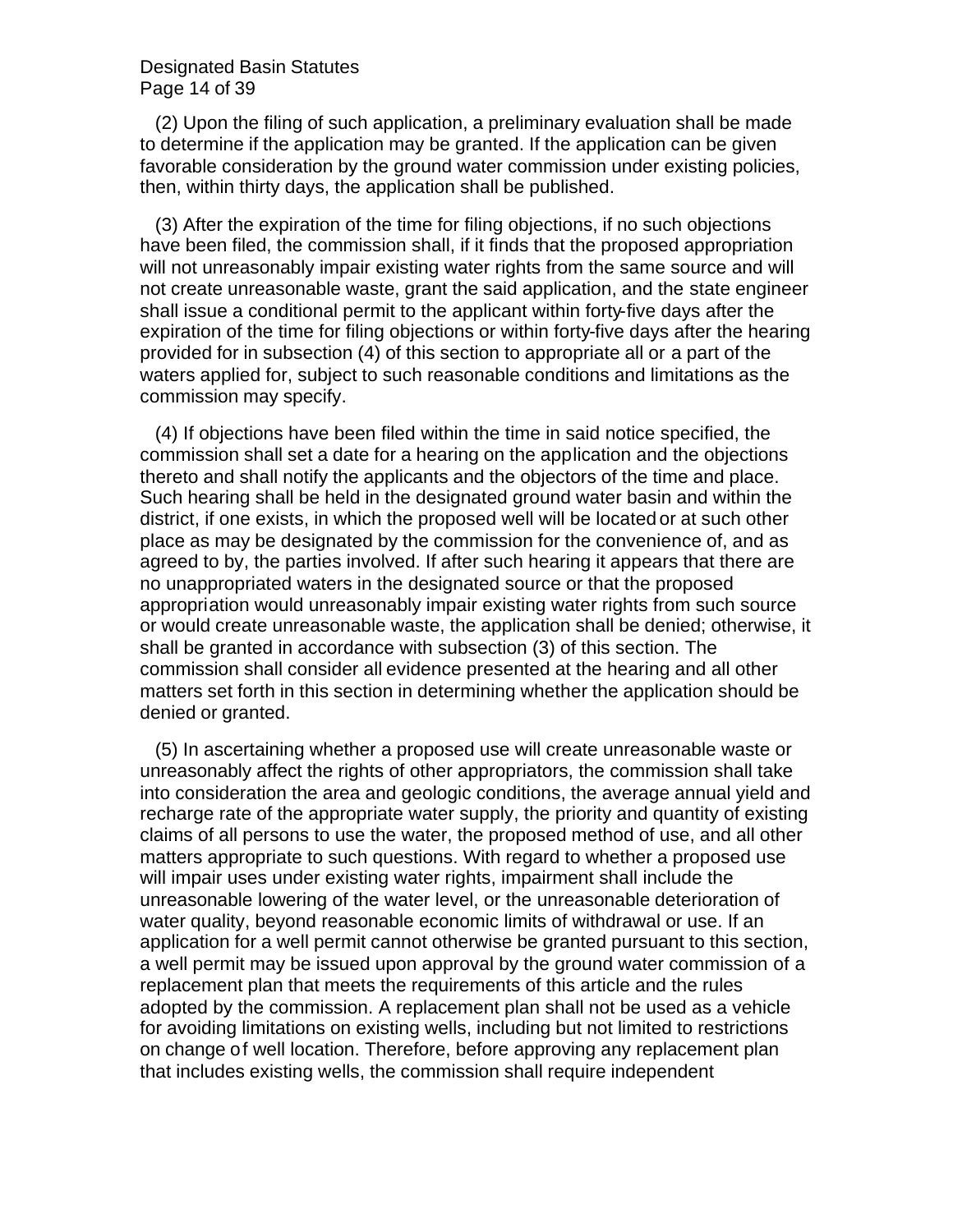#### Designated Basin Statutes Page 15 of 39

compliance with all rules governing those existing wells in addition to compliance with any guidelines or rules governing replacement plans.

 (6) (a) (I) No person shall, in connection with the extraction of sand and gravel by open mining as defined in section 34-32-103 (9), C.R.S., expose designated ground water to the atmosphere unless said person has obtained a well permit from the ground water commission. If an application for such a well permit cannot otherwise be granted pursuant to this section, a well permit shall be issued upon approval by the ground water commission of a replacement plan which meets the requirements of this article, pursuant to the guidelines or rules and regulations adopted by the commission.

 (II) Any person who extracted sand and gravel by open mining and exposed ground water to the atmosphere after December 31, 1980, shall apply for a well permit pursuant to this section and, if applicable, shall submit a replacement plan prior to July 15, 1990.

 (b) If any designated ground water was exposed to the atmosphere in connection with the extraction of sand and gravel by open mining as defined in section 34-32-103 (9), C.R.S., prior to January 1, 1981, no such well permit or replacement plan shall be required to replace depletions from evaporation; except that the burden of proving that such designated ground water was exposed prior to January 1, 1981, shall be upon the party claiming the benefit of this exception.

 (c) Any person who has reactivated or reactivates open mining operations which exposed designated ground water to the atmosphere but which ceased activity prior to January 1, 1981, shall obtain a well permit and shall apply for approval of a replacement plan or a plan of substitute supply pursuant to paragraph (a) of this subsection (6).

 (d) In addition to the well permit filing fee required by section 37-90-116, the commission shall collect the following fees:

 (I) For persons who exposed ground water to the atmosphere on or after January 1, 1981, but prior to July 15, 1989, one thousand three hundred fortythree dollars; except that, if such plan is filed prior to July 15, 1990, as required by subparagraph (II) of paragraph (a) of this subsection (6), the filing fee shall be seventy dollars if such plan includes ten acres or less of exposed ground water surface area or three hundred fifty dollars if such plan includes more than ten acres of exposed ground water surface area.

 (II) For persons who expose ground water to the atmosphere on or after July 15, 1989, one thousand three hundred forty-three dollars regardless of the number of acres exposed. In the case of new mining operations, such fee shall cover two years of operation of the plan.

 (III) For persons who reactivated or who reactivate mining operations which ceased activity prior to January 1, 1981, and who enlarge the surface area of any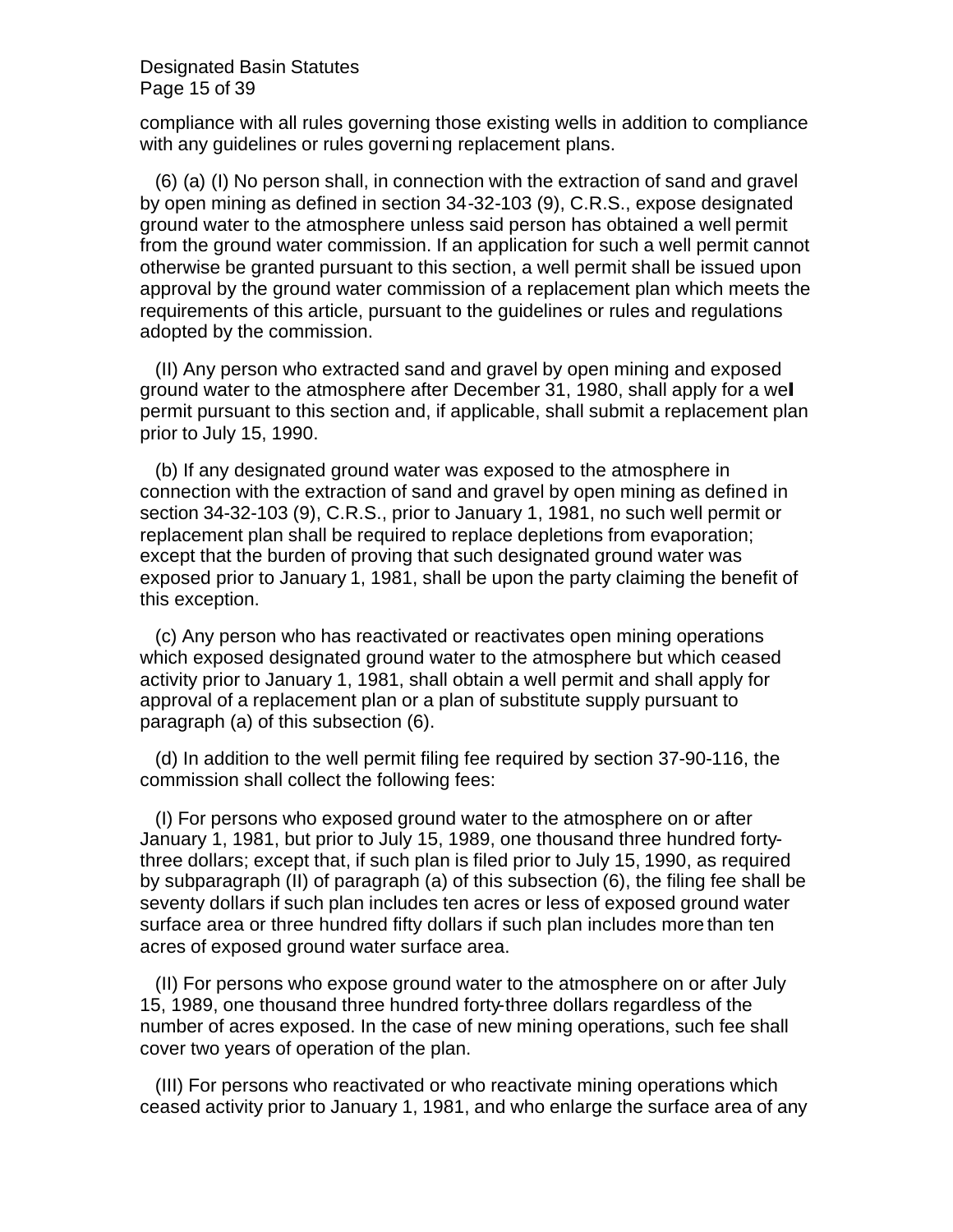#### Designated Basin Statutes Page 16 of 39

gravel pit lake beyond the area it covered before the cessation of activity, one thousand three hundred forty-three dollars.

 (IV) For persons who request renewal of an approved substitute water supply plan prior to the expiration date of the plan, two hundred seventeen dollars regardless of the number of acres exposed.

 (V) For persons whose approved substitute water supply plan has expired and who submit a subsequent plan, one thousand three hundred forty-three dollars regardless of the number of acres exposed. An approved plan shall be considered expired if the applicant has not applied for renewal before the expiration date of the plan. The state engineer shall notify the applicant in writing if the plan is considered expired.

 (VI) For persons whose proposed substitute water supply plan was disapproved and who submit a subsequent plan, one thousand three hundred forty-three dollars regardless of the number of acres exposed. The state engineer shall notify the applicant in writing of disapproval of a plan.

 (e) Excluding the well permit filing fee required by section 37-90-116 (2), all fees collected with a replacement plan shall be credited to the gravel pit lakes augmentation fund, which fund is created in section 37-90-137 (11) (f).

 (f) A person who has obtained a reclamation permit pursuant to section 34-32- 112, C.R.S., shall be allowed to apply for a single well permit and to submit a single replacement plan for the entire acreage covered by the reclamation plan without regard to the number of gravel pit lakes located within such acreage.

 (g) Notwithstanding the amount specified for any fee in paragraph (d) of this subsection (6), the commission by rule or as otherwise provided by law may reduce the amount of one or more of the fees if necessary pursuant to section 24-75-402 (3), C.R.S., to reduce the uncommitted reserves of the fund to which all or any portion of one or more of the fees is credited. After the uncommitted reserves of the fund are sufficiently reduced, the commission by rule or as otherwise provided by law may increase the amount of one or more of the fees as provided in section 24-75-402 (4), C.R.S.

 (7) (a) The commission shall allocate, upon the basis of the ownership of the overlying land, any designated ground water contained in the Dawson, Denver, Arapahoe, or Laramie-Fox Hills aquifers. Permits issued pursuant to this subsection (7) shall allow withdrawals on the basis of an aquifer life of one hundred years. The commission shall adopt the necessary rules to carry out the provisions of this subsection (7).

 (b) Any right to the use of ground water entitling its owner or user to construct a well, which right was initiated prior to November 19, 1973, as evidenced by a current decree, well registration statement, or an unexpired well permit issued prior to November 19, 1973, shall not be subject to the provisions of paragraph (a) of this subsection (7).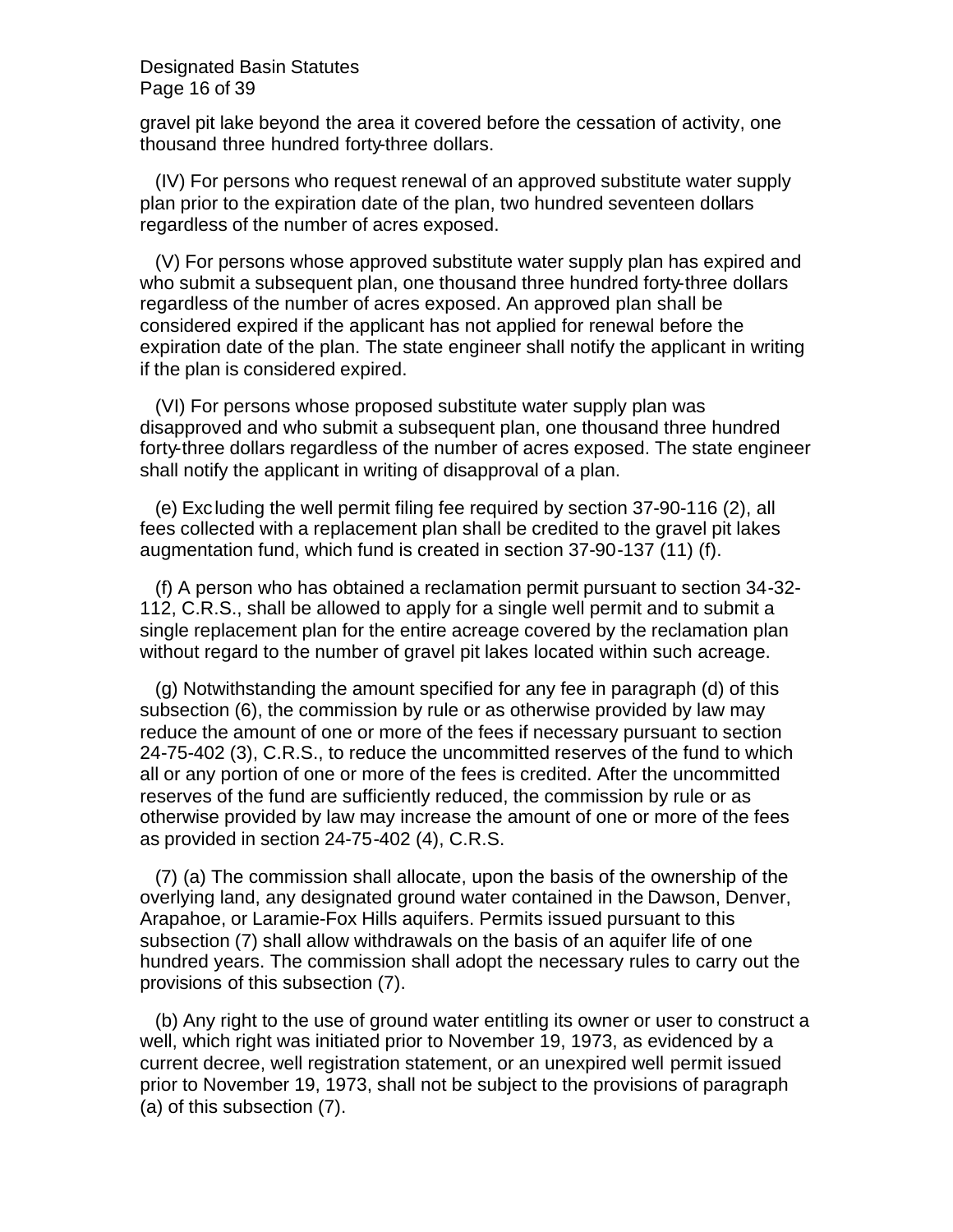(c) (I) Rights to designated ground water in the Dawson, Denver, Arapahoe, or Laramie-Fox Hills aquifers to be allocated pursuant to paragraph (a) of this subsection (7) may be determined in accordance with the provisions of this section. Any person desiring to obtain such a determination shall make application to the commission in a form to be prescribed by the commission. A fee of sixty dollars shall be submitted with the application for each aquifer, which sum shall not be refunded. The application may also include a request for approval of a replacement plan if one is required under commission rules to replace any depletions to alluvial aquifers caused due to withdrawal of ground water from the Dawson, Denver, Arapahoe, or Laramie-Fox Hills aquifers.

 (II) The publication and hearing requirements of this section shall also apply to an application for determination of water rights pursuant to this subsection (7).

 (III) Any such commission approved determination shall be considered a final determination of the amount of ground water so determined; except that the commission shall retain jurisdiction for subsequent adjustment of such amount to conform to the actual local aquifer characteristics from adequate information obtained from well drilling or test holes.

 (d) (I) Any person desiring a permit for a well to withdraw ground water for a beneficial use from the Dawson, Denver, Arapahoe, or Laramie-Fox Hills aquifers shall make application to the commission on a form to be prescribed by the commission. A fee of sixty dollars shall be submitted with the application, which sum shall not be refunded.

 (II) A well permit shall not be granted unless a determination of ground water to be withdrawn by the well has been made pursuant to paragraph (c) of this subsection (7).

 (III) The application for a well permit shall also include a replacement plan if one is required under commission rules to replace any depletions to alluvial aquifers caused due to withdrawal of ground water from the Dawson, Denver, Arapahoe, or Laramie-Fox Hills aquifers and the required plan has not been approved pursuant to paragraph (c) of this subsection (7). The publication and hearing requirements of this section shall apply to an application for such a replacement plan.

 (IV) The annual amount of withdrawal allowed in any well permits issued under this subsection (7) shall be less than or equal to the amount determined pursuant to paragraph (c) of this subsection (7) and may, if so provided by any such determination, provide for the subsequent adjustment of such amount to conform to the actual aquifer characteristics encountered upon drilling of the well or test holes.

 (8) The commission shall have the exclusive authority to issue or deny well permits under this section. The commission shall consider any recommendation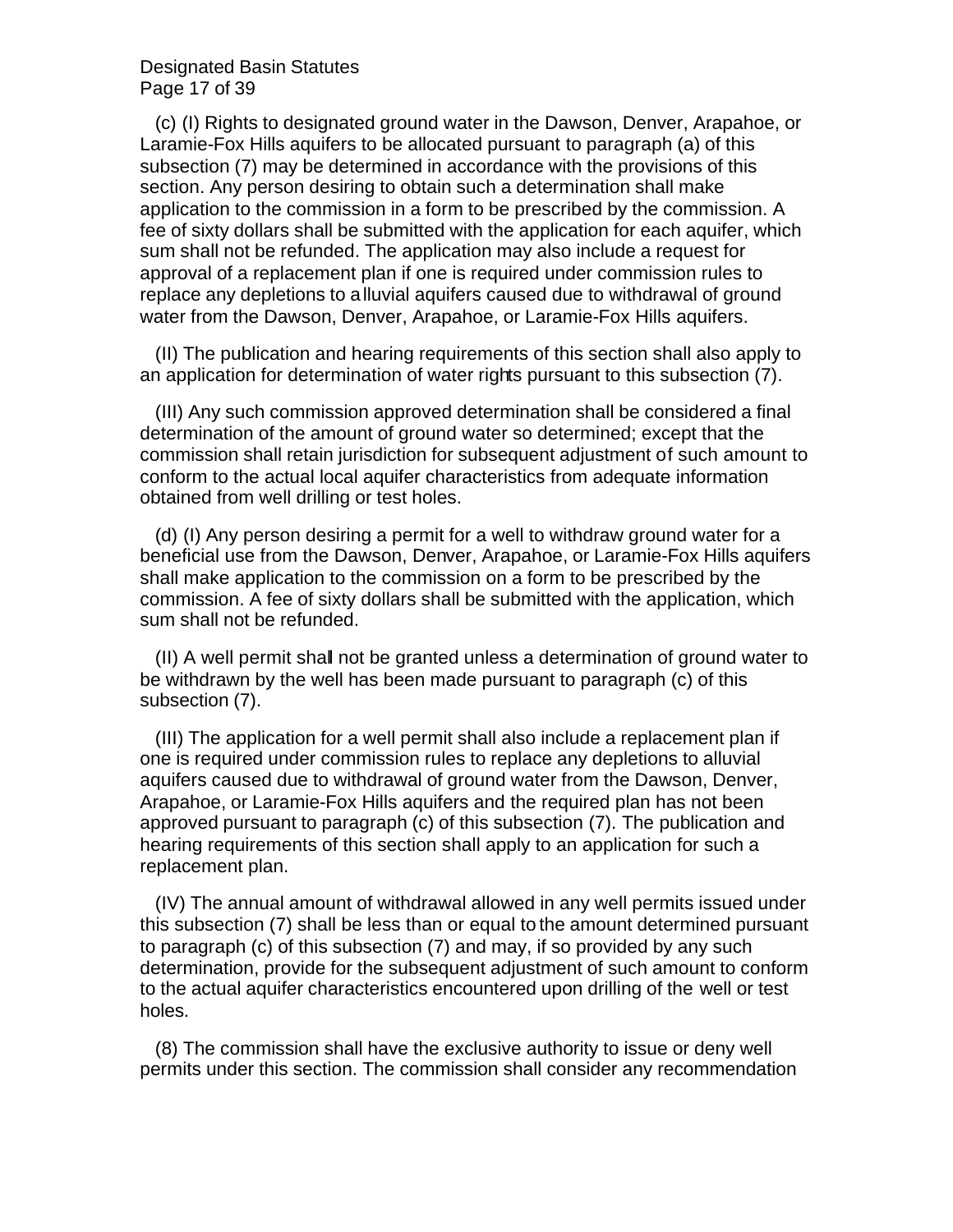Designated Basin Statutes Page 18 of 39

by ground water management districts concerning well permit applications under this section.

## **37-90-107.5 - Replacement plans.**

Any person desiring to obtain an approval of a replacement plan within the boundaries of a designated ground water basin pursuant to the provisions of this article shall make an application to the commission in a form prescribed by the commission. The applicant shall also submit a summary of the application to the commission for publication. If the commission determines the application to be complete, it shall be published pursuant to section 37-90-112 within sixty days after the filing of such an application. If an objection is filed, a hearing shall be held pursuant to section 37-90-113. The commission shall approve the replacement plan if the commission determines that the replacement plan meets the requirements of this article and rules adopted by the commission. A replacement plan shall not be used as a vehicle for avoiding limitations on existing wells, including but not limited to restrictions on change of well location. Therefore, before approving any replacement plan that includes existing wells, the commission shall require independent compliance with all rules governing those existing wells in addition to compliance with any guidelines or rules governing replacement plans.

## **37-90-108 - Final permit - evidence of well construction and beneficial use limitations.**

(1) (a) After having received a conditional permit to appropriate designated ground water, the applicant, within one year from the date of the issuance of said permit, shall construct the well or other works necessary to apply the water to a beneficial use.

 (b) The applicant, upon completion of the well, shall furnish information to the commission, in the form prescribed by the commission, as to the depth of the well, the water-bearing formations intercepted by the well, and the maximum sustained pumping rate in gallons per minute.

 (c) If the well described in the conditional permit is not constructed within one year from the date of the issuance of the conditional permit as provided in this subsection (1), the conditional permit shall expire and be of no force or effect; except that, upon a showing of good cause, the commission may grant one extension of time only for a period not to exceed one year. If the well has been constructed timely but the completion information required by this subsection (1) has not been furnished to the commission, the procedures specified in subsection (6) of this section shall apply.

 (2) (a) If the well or wells described in a conditional permit have been constructed in compliance with subsection (1) of this section, the applicant, within three years after the date of the issuance of said permit, shall furnish by sworn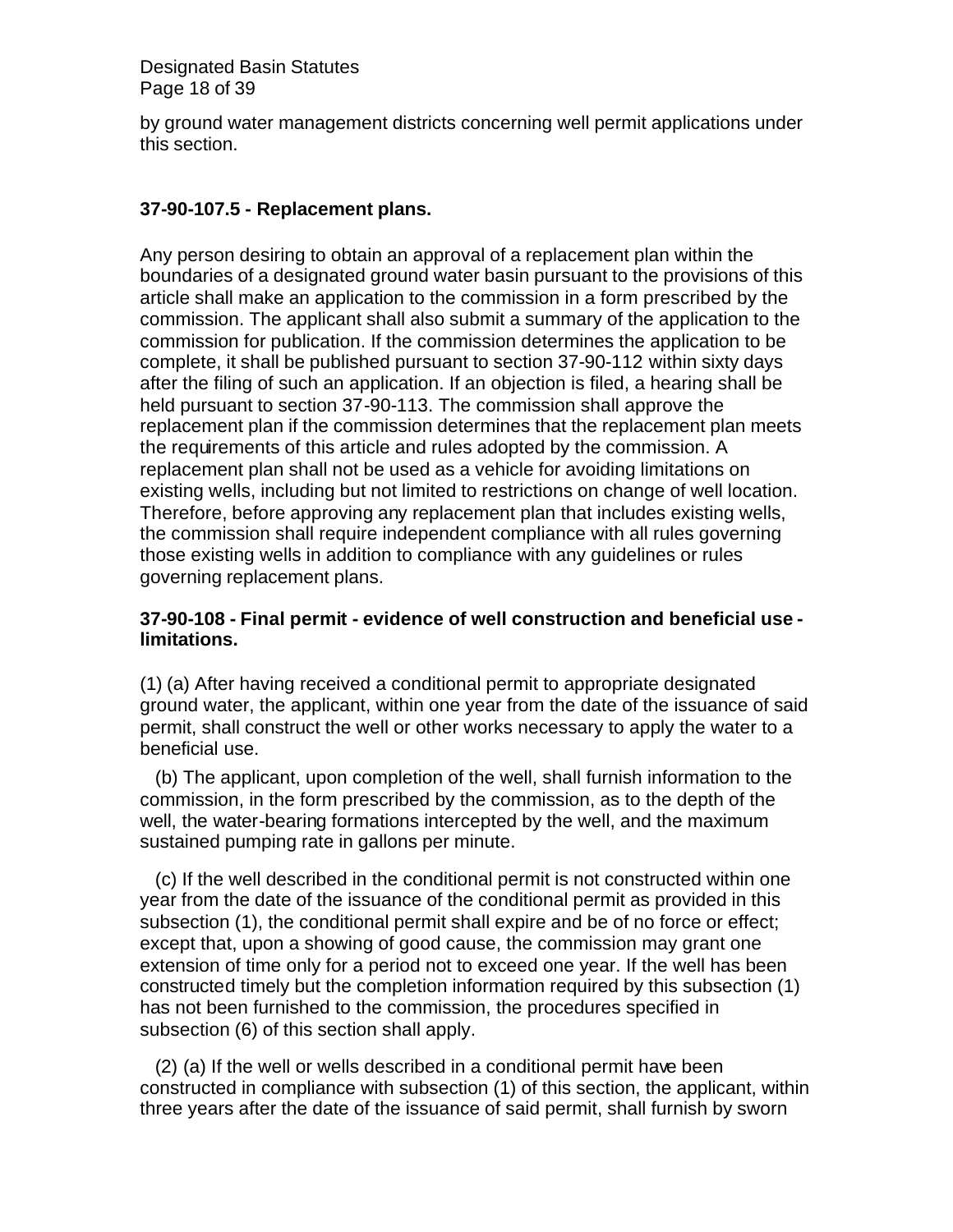#### Designated Basin Statutes Page 19 of 39

affidavit, in the form prescribed by the commission, evidence that water from such well or wells has been put to beneficial use; except that the requirements of this paragraph (a) shall not apply to a well described in a conditional permit issued on or after July 1, 1991, to withdraw designated ground water from the Dawson, Denver, Arapahoe, or Laramie-Fox Hills aquifers.

 (b) Such affidavit shall be prima facie evidence of the matters contained therein but shall be subject to objection by others, including ground water management districts, claiming to be injured thereby and to such verification and inquiry as the commission shall consider appropriate in each particular case.

 (c) If such required affidavit is not furnished to the commission within the time and as provided in this subsection (2), the conditional permit shall expire and be of no force or effect except as provided in subsection (4) of this section.

 (d) If the well described in a conditional permit issued on or after July 1, 1991, to withdraw designated ground water from the Dawson, Denver, Arapahoe, or Laramie-Fox Hills aquifers has been constructed in compliance with subsection (1) of this section, the applicant shall file a notice with the commission of commencement of beneficial use on a form prescribed by the commission within thirty days after the first beneficial use of any water withdrawn from such well.

 (3) (a) (I) To the extent that the commission finds that water has been put to a beneficial use and that the other terms of the conditional permit have been complied with and after publication of the information required in the final permit, as provided in section 37-90-112, the commission shall order the state engineer to issue a final permit to use designated ground water, containing such limitations and conditions as the commission deems necessary to prevent waste and to protect the rights of other appropriators. In determining the extent of beneficial use for the purpose of issuing final permits, the commission may use the same criteria for determining the amount of water used on each acre that has been irrigated that is used in evaluating the amount of water available for appropriation under section 37-90-107. The provisions of this subparagraph (I) shall not apply to a well described in a conditional permit issued on or after July 1, 1991, to withdraw designated ground water from the Dawson, Denver, Arapahoe, or Laramie-Fox Hills aquifers.

 (II) A final permit is not required to be issued for a well described in a conditional permit issued on or after July 1, 1991, to withdraw designated ground water from the Dawson, Denver, Arapahoe, or Laramie-Fox Hills aquifers. For such a well, a conditional permit, subject to the conditions of issuance of such a permit, shall be considered a final determination of a well's water right if the well is in compliance with all other applicable requirements of this article.

 (b) In determining the extent of beneficial use prior to the issuance of a final permit, the commission may either increase or decrease the quantity of water and the amount of irrigated acreage, if any, according to the evidence presented to the commission, but no increase shall be permitted which will increase the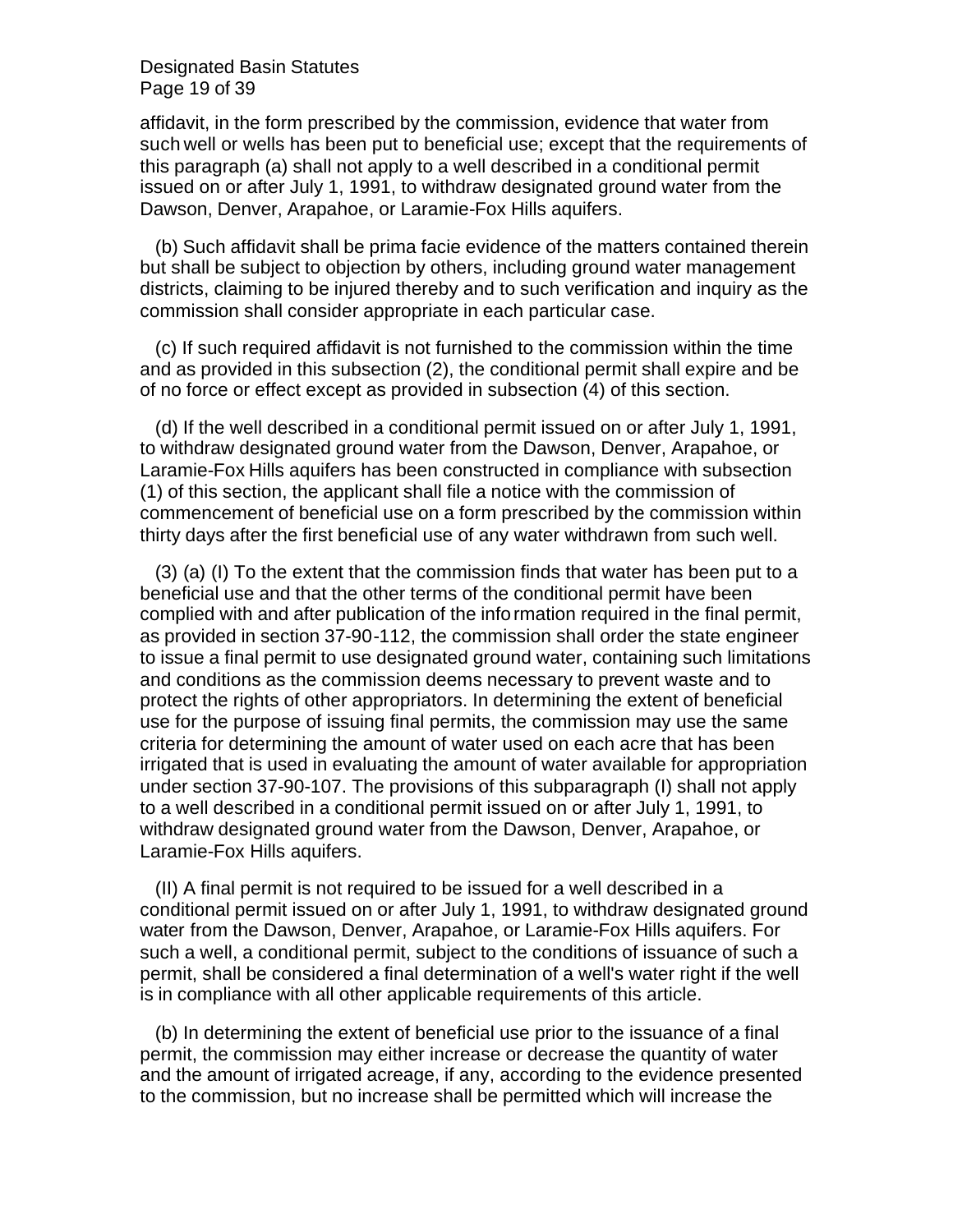Designated Basin Statutes Page 20 of 39

quantity of water beyond that authorized by the original decree, conditional permit, registration statement, or other well permit issued prior to basin designation or which otherwise will unreasonably affect the rights of other appropriators.

 (c) Any owner of an existing valid conditional permit issued before July 1, 1978, may file with the commission an amended statement of beneficial use, in the form prescribed by the commission, on or before December 31, 1979, and not thereafter, if any such change occurred and was approved on or before August 5, 1977.

 (4) The procedural requirement that a statement of beneficial use shall be filed shall apply to all permits wherein the water was put to beneficial use since May 17, 1965. If information pertaining to completion of the well as required in subsection (1) of this section has been received but evidence that water has been placed to beneficial use has not been received as of three years after the date of issuance of the conditional permit, the commission shall so notify the applicant by certified mail. The notice shall give the applicant the opportunity to submit proof that the water was put to beneficial use prior to three years after the date of issuance of the conditional permit. The proof must be received by the commission within twenty days after receipt of the notice by the applicant, and, if the conditional permit was issued on or after July 14, 1975, the proof must be accompanied by a filing fee of thirty dollars. If the commission finds the proof to be satisfactory, the conditional permit shall remain in force and effect. The commission shall consider any records of the commission and any evidence provided to the commission and all other matters set forth in this section in determining whether the conditional permit should remain in force and effect.

(5) All final permits shall set forth the following information as a minimum:

(a) The priority date;

(b) The name of the claimant;

(c) The quarter-quarter in which the well is located;

- (d) The maximum annual volume of the appropriation in acre-feet per year;
- (e) The maximum pumping rate in gallons per minute; and

 (f) The maximum number of acres which have been irrigated, if used for irrigation.

 (6) The procedural requirement that the well completion information required by subsection (1) of this section be furnished to the commission shall apply to all permits issued after May 17, 1965. If the well has been constructed within twenty-four months after the date of issuance of the permit where the permit was issued before June 7, 1979, or within twelve months after the date of issuance of the permit where the permit was issued on or after June 7, 1979, or by the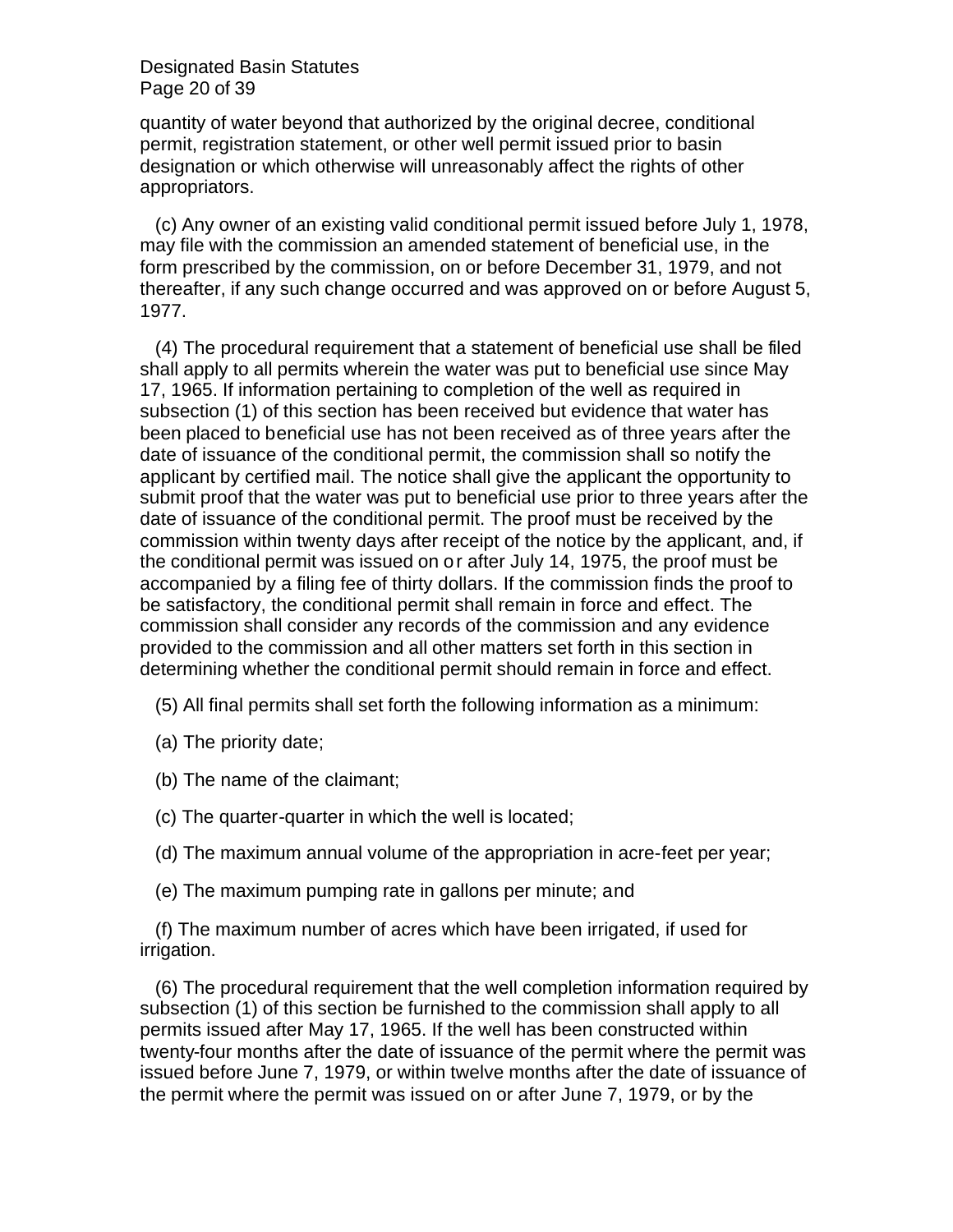#### Designated Basin Statutes Page 21 of 39

expiration date of the permit, including any extension, but the completion information has not been furnished to the commission within six months after said allowable time for the well completion, the commission shall so notify the applicant by certified mail. The notice shall give the applicant the opportunity to submit proof that the well was completed within the time specified above or by the expiration date of the permit and to submit the information required by subsection (1) of this section and a showing that, due to excusable neglect, inadvertence, or mistake, the applicant failed to submit the evidence and information on time. The proof and information must be received by the commission within twenty days after receipt of the notice by the applicant and must be accompanied by a filing fee of thirty dollars. If the commission finds the proof to be satisfactory, the permit shall remain in force and effect. The commission shall consider any records of the commission and any evidence provided to the commission and all other matters set forth in this section in determining whether the permit should remain in force and effect.

 (7) Notwithstanding the amount specified for any fee in this section, the commission by rule or as otherwise provided by law may reduce the amount of one or more of the fees if necessary pursuant to section 24-75-402 (3), C.R.S., to reduce the uncommitted reserves of the fund to which all or any portion of one or more of the fees is credited. After the uncommitted reserves of the fund are sufficiently reduced, the commission by rule or as otherwise provided by law may increase the amount of one or more of the fees as provided in section 24-75-402 (4), C.R.S.

## **37-90-109 - Priority - discontinuance orders - grounds.**

(1) Priority of claims for the appropriation of designated ground water shall be determined by the doctrine of prior appropriation. All claims based on actual taking of designated ground water for beneficial use prior to May 17, 1965, shall be determined by the doctrine of prior appropriation and shall relate back to the date of placing designated ground water to beneficial use. All claims for the beneficial use of designated ground water initiated after May 17, 1965, shall relate back to the date of filing of an application with the commission, unless such application is rejected.

 (2) In order to establish priority of a claim to appropriate designated ground water which has existed prior to May 17, 1965, a priority date shall be awarded to each well based upon the time the water was first applied to a beneficial use. The date shown in the records now filed in the state engineer's office shall be prima facie evidence of the date the water was first applied to beneficial use. All wells constructed as replacements for or as supplements to original wells for the same beneficial use shall be considered as a unit and awarded a priority date of the earliest well.

 (3) As soon as practical after the establishment of a designated ground water basin, the commission shall establish tentative priority dates for the respective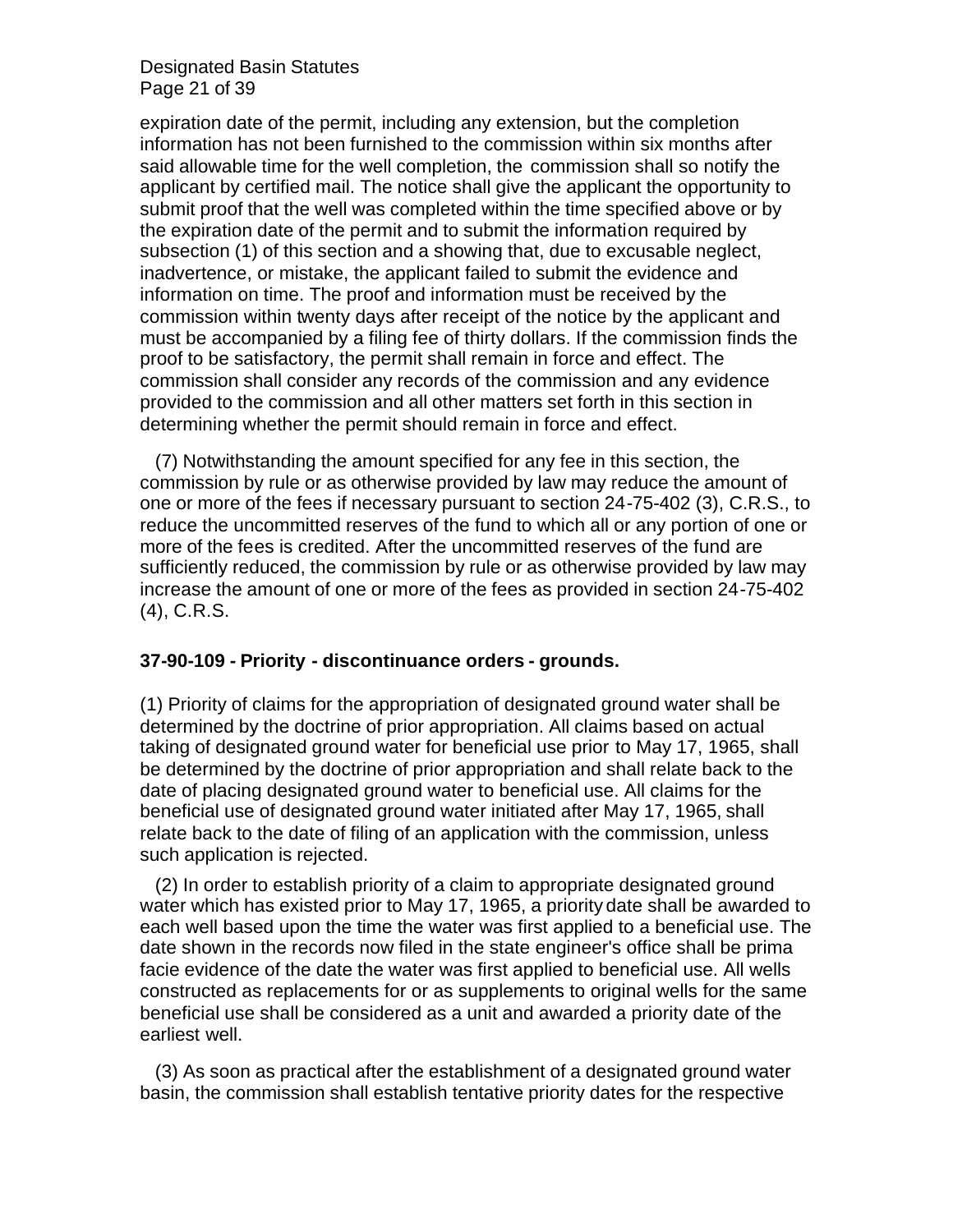Designated Basin Statutes Page 22 of 39

wells within such designated ground water basin, or subdivisions thereof, in accordance with the information contained in its files. The commission may require such additional information from the well claimant as will permit it to make a proper determination of the priority date and may request such other information as is required to be set forth in a final permit pursuant to section 37- 90-108 (5). If the claimant fails or refuses to furnish the requested information within a period of thirty days, the commission may proceed to make a determination from the records available.

 (4) After establishing the proposed priority date and after receiving the information required by section 37-90-108 (5) for the final permit on claims for the beneficial use of designated ground water, the commission shall order the state engineer to issue a final permit to appropriate designated ground water in the manner and pursuant to the standards set forth in section 37-90-108 for final permits; except that a final permit is not required to be issued for a well described in a conditional permit issued on or after July 1, 1991, to withdraw designated ground water from the Dawson, Denver, Arapahoe, or Laramie-Fox Hills aquifers and except that this section shall not apply to any final priority lists established by the commission prior to January 1, 1985, and any final permits issued pursuant to said lists.

(5) and (6) Repealed.

## **37-90-110 - Powers of the state engineer.**

(1) In the administration and enforcement of this article and in the effectuation of the policy of this state to conserve its ground water resources and for the protection of vested rights, the state engineer is empowered:

 (a) To require all flowing wells to be equipped with valves so that the flow of water can be controlled;

 (b) To require both flowing and nonflowing wells to be so constructed and maintained as to prevent the waste of ground waters through leaky wells, casings, pipes, fittings, valves, or pumps, either above or below the land surface;

 (c) To go upon all lands, both public and private, for the purpose of inspecting wells, pumps, casings, pipes, fittings, and measuring devices, including wells used or claimed to be used for domestic or stock purposes;

 (d) To order the cessation of the use of a well pending the correction of any defect that the state engineer has ordered corrected;

 (e) To commence actions to enjoin the illegal opening or excavation of wells or withdrawal or use of water therefrom and to appear and become a party to any action or proceeding pending in any court or administrative agency when it appears that the determination of such action or proceeding might result in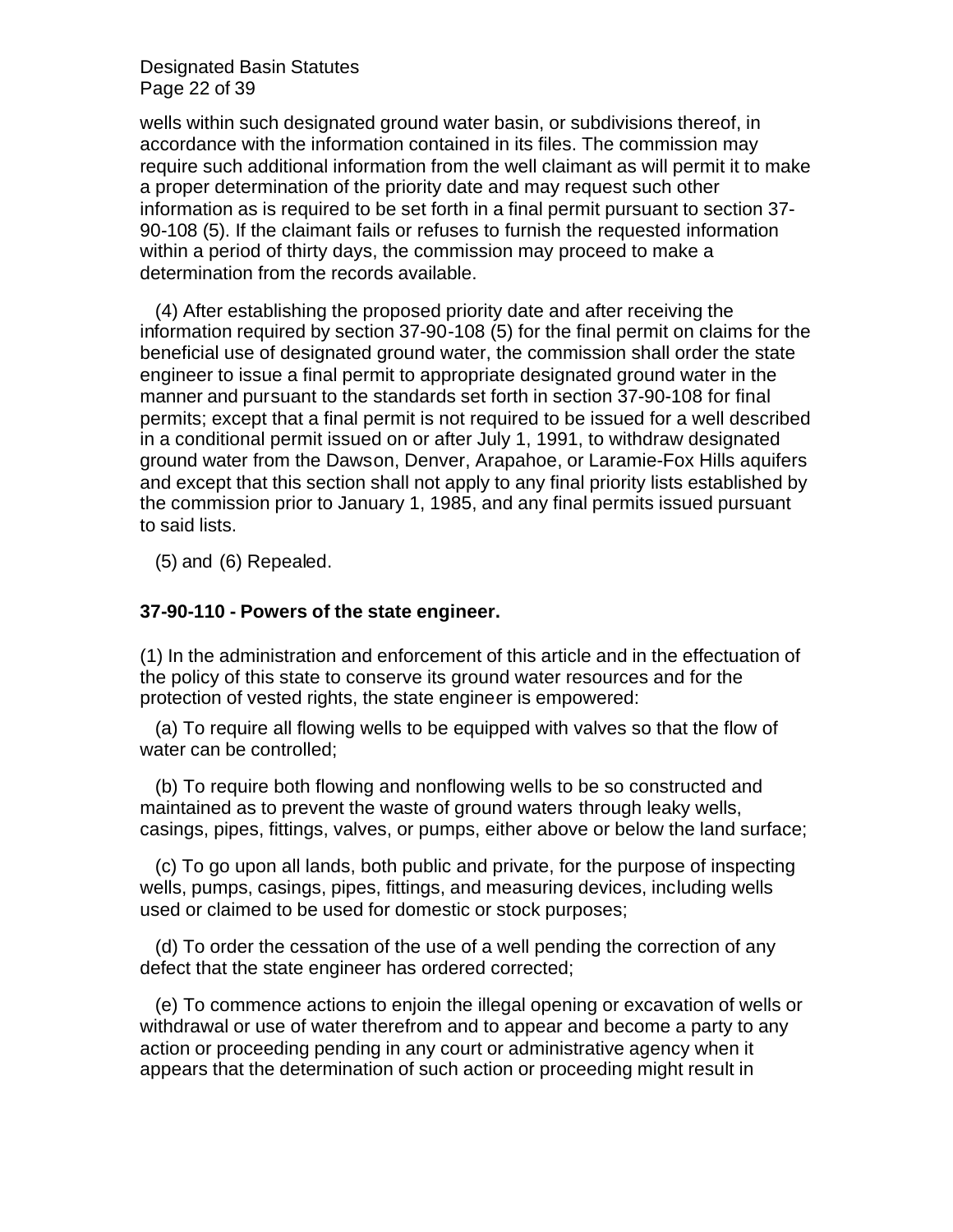#### Designated Basin Statutes Page 23 of 39

depletion of the ground water resources of the state contrary to the public policy expressed in this article or might injure vested rights of other appropriators;

 (f) To take such action as may be required to enforce compliance with any regulation, control, or order promulgated pursuant to the provisions of this article.

## **37-90-111 - Powers of the ground water commission - limitations.**

(1) In the administration and enforcement of this article and in the effectuation of the policy of this state to conserve its designated ground water resources and for the protection of vested rights and except to the extent that similar authority is vested in ground water management districts pursuant to section 37-90-130 (2), the ground water commission is empowered:

 (a) To supervise and control the exercise and administration of all rights acquired to the use of designated ground water. In the exercise of this power it may, by summary order, prohibit or limit withdrawal of water from any well during any period that it determines that such withdrawal of water from said well would cause unreasonable injury to prior appropriators; except that nothing in this article shall be construed as entitling any prior designated ground water appropriator to the maintenance of the historic water level or any other level below which water still can be economically extracted when the total economic pattern of the particular designated ground water basin is considered; and further except that no such order shall take effect until six months after its entry.

 (b) To establish a reasonable ground water pumping level in an area having a common designated ground water supply. Water in wells shall not be deemed available to fill the water right therefor if withdrawal therefrom of the amount called for by such right would, contrary to the declared policy of this article, unreasonably affect any prior water right or result in withdrawing the ground water supply at a rate materially in excess of the reasonably anticipated average rate of future recharge.

 (c) To issue permits for the construction of replacement wells. Any permits issued shall set forth the conditions under which a well may be modified by a change of the well itself or the pumping equipment therefor, by the drilling of a replacement well, or otherwise, in order to make it possible for the owner of a well to obtain the water to which such owner may be entitled by virtue of his original appropriation.

 (d) In the exercise of any of the powers or duties conferred by this section, to confer and consult with the board of directors of the ground water management district board in the affected area, if any such board exists, before promulgating any orders or regulations which would affect the district in general;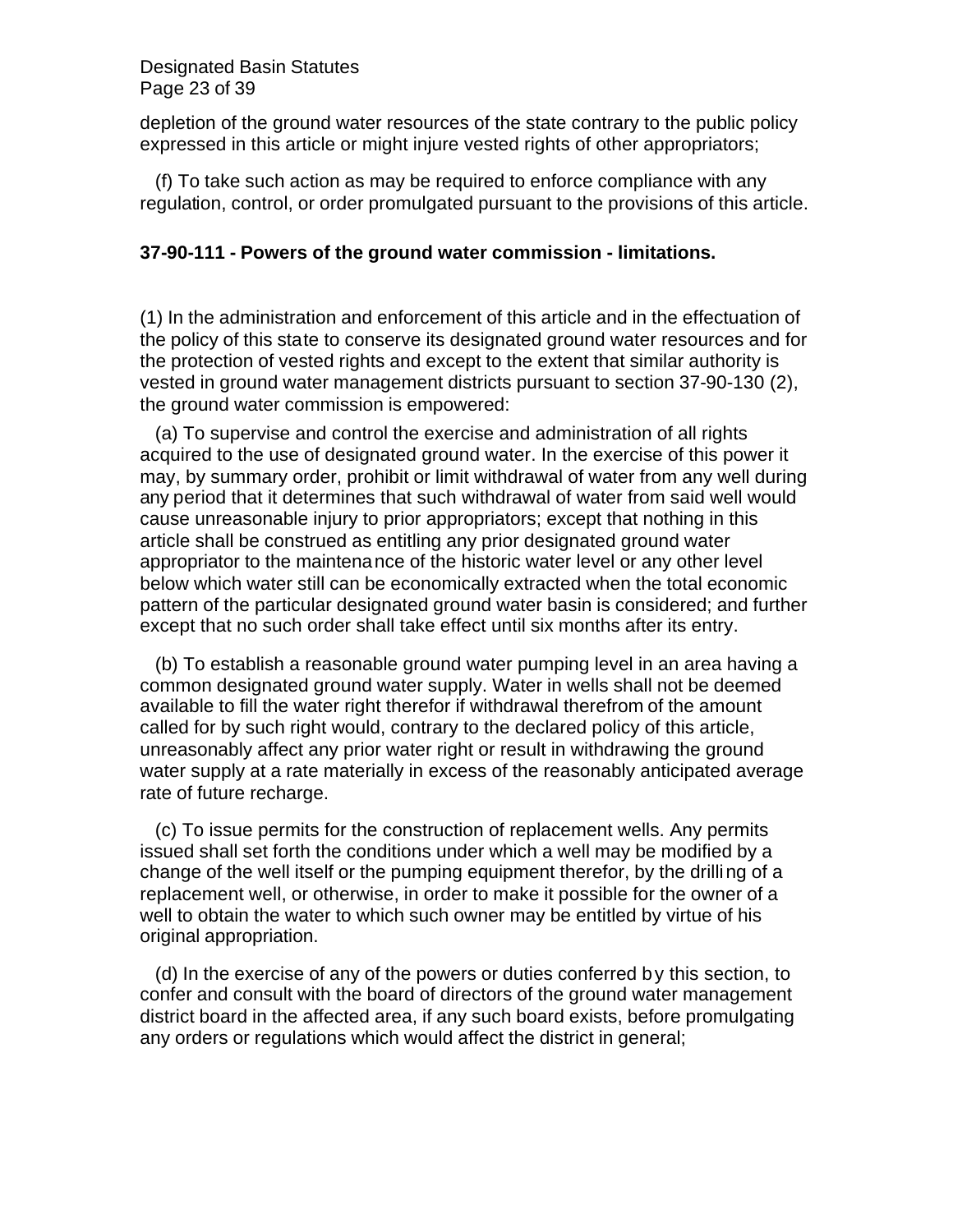#### Designated Basin Statutes Page 24 of 39

 (e) To order the total or partial discontinuance of any diversion within a ground water basin to the extent the water being diverted is not necessary for application to a beneficial use;

 (f) In any area where a ground water management district has not been formed, to prescribe satisfactory and economical measuring methods for the measurement of water levels in and the amount of water withdrawn from wells and to require reports to be made at the end of each pumping season showing the date and water level at the beginning of the pumping season, the date and water level at the end of the pumping season, and showing any period of more than thirty days' cessation of pumping during such pumping season;

 (g) Upon application therefor by any permit holder, to authorize a change in acreage served, volume of appropriation, place, time, or type of use of and by any water right, or of any well location, either conditional or final, granted under the authority of the commission but only upon such terms and conditions as will not cause material injury to the vested rights of other appropriators. No such change that increases the volume of appropriation beyond that authorized by the original decree, conditional permit, registration statement, or other well permit issued prior to basin designation shall be authorized, and no such change shall be approved until after publication of such application as provided in section 37- 90-112; except that publication shall not be required to approve a temporary change pursuant to the rules adopted by the commission and except that publication shall not be required for replacement wells that are relocated no further than the maximum distance allowed by district rules and regulations without prior board approval or by commission policy where no district exists or where no district rule has been adopted.

(h) To adopt rules necessary to carry out the provisions of this article.

 (2) No supplemental wells or alternate point of diversion wells shall be allowed in any area of any designated ground water basin in which the proposed well or wells combined would deplete the aquifer in excess of the rate of depletion prescribed by the ground water commission or by the ground water management district rules and regulations.

 (3) In the exercise of any of the powers or duties conferred by this section, the commission shall confer and consult with the board of directors of the ground water management district board in the affected areas, if any such board exists, before promulgating any orders or regulations which would affect the district in general, and shall request written recommendations from the board of any existing district within which the conditional or final permit has been issued, before taking final action on any request or application made pursuant to this section.

 (4) In any area within a designated ground water basin which has not been included within the boundaries of a ground water management district, the commission has the authority to exercise any power given by this article to the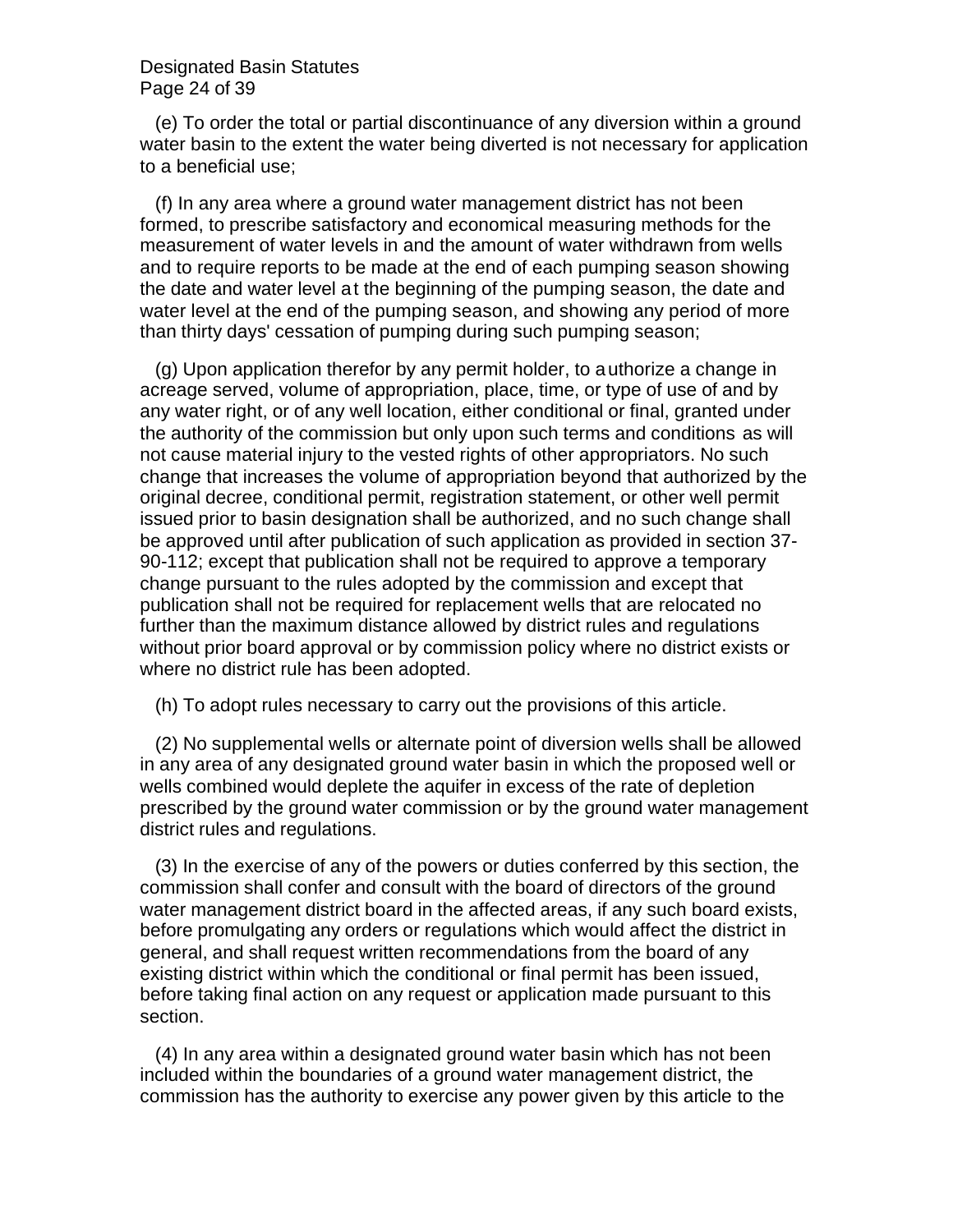#### Designated Basin Statutes Page 25 of 39

board of directors of a ground water management district, but, before instituting control measures pursuant to section 37-90-130, the commission shall follow the procedures set out in section 37-90-131.

 (5) Notwithstanding any other provision of this article, the commission shall allocate, upon the basis of ownership of the overlying land, any designated ground water contained in the Dawson, Denver, Arapahoe, or Laramie-Fox Hills aquifers. Permits issued pursuant to this subsection (5) shall allow withdrawals on the basis of an aquifer life of one hundred years.

### **37-90-112 - Notice - publication.**

(1) When any notice is required to be published under any section of this article, including notice of elections, it shall be deemed to mean a publication in a newspaper of general circulation in each of the counties concerned. Publication of all notices shall be once each week for two successive weeks. The notice shall state the hour and date of the commencement of hearings on the subject matter of the notice; the place at which the hearings will be held; the place where written objections may be filed; and the final date by which written objections will be received; or, if for an election, the date, hours, and polling places.

 (2) All objections, either to the published notice or any matter contained therein, shall be in writing and shall briefly state the nature of the objection and shall be filed within the time and at the place designated in the notice.

 (3) The time for filing any written objections to notices described in this article shall extend to thirty days following the last publication of the notice.

## **37-90-113 - Hearings.**

(1) Hearings on all matters to be heard by the commission shall be held within the boundaries of the designated ground water basin and within the ground water management district, if one exists, in which the water rights directly involved are situated or at such other place as may be designated by the commission for the convenience of, and as agreed to by, the parties involved. The hearings shall be conducted before the commission under reasonable rules and regulations of procedure prescribed by it. All parties to the hearing, including the commission, have the right to subpoena witnesses, who shall be sworn by the chairman or acting chairman of the commission to testify under oath at the hearing. All parties to the hearing shall be entitled to be heard either in person or by attorney.

 (2) In any hearings required to be conducted by the commission, it may, in its discretion, have such hearings conducted before such agent as it may designate, either alone or in conjunction with the appearance of the commission if the agent is technically qualified to conduct or assist in such hearings. Unless agreed otherwise by all parties to a hearing or unless ordered otherwise by the commission due to extenuating circumstances, a hearing pursuant to this section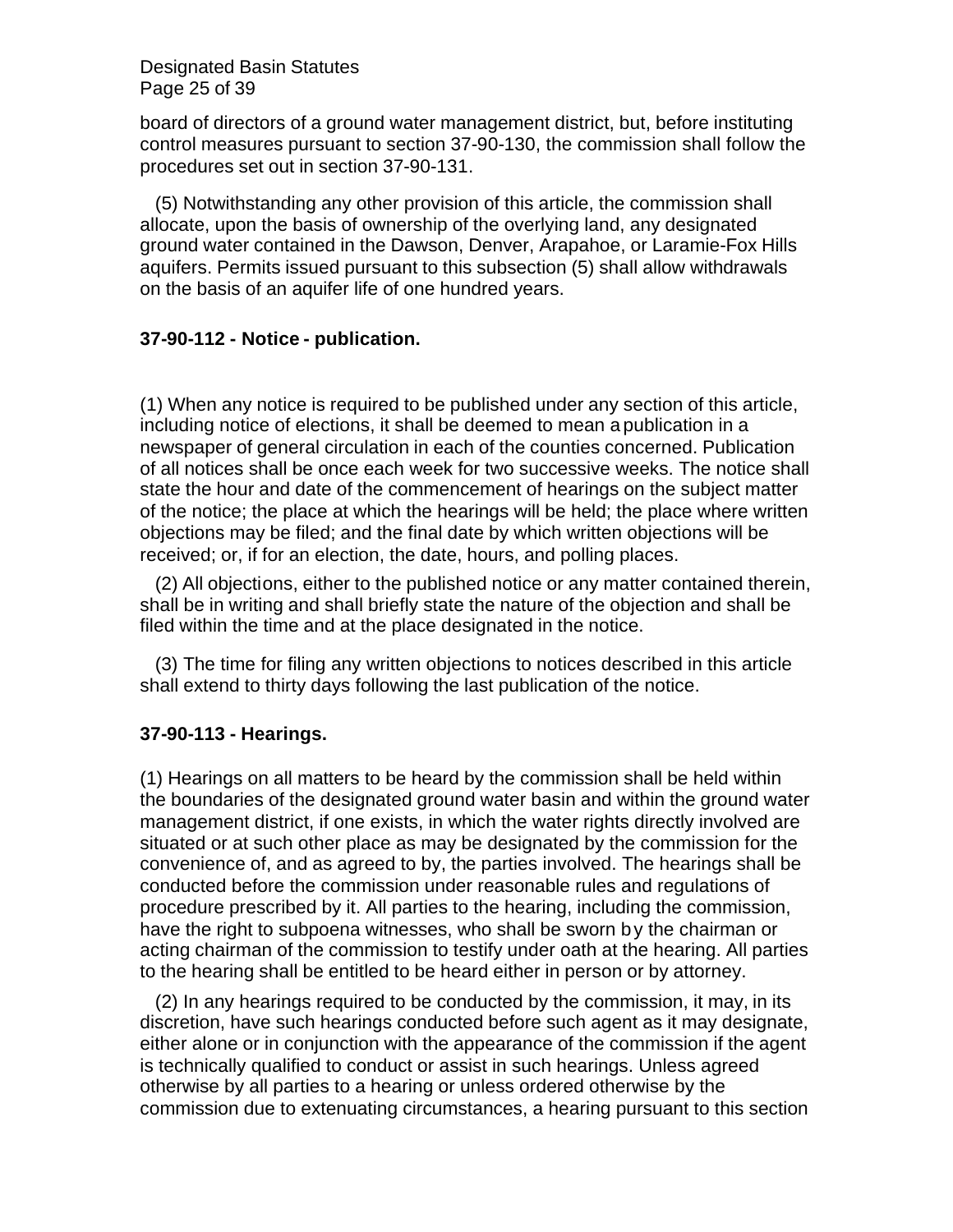Designated Basin Statutes Page 26 of 39

shall be held within one hundred eighty days after the filing of a request for such a hearing. Appeals of rulings of the agent designated by the commission shall be reviewed at any regular or special commission meeting at the location chosen by the commission for that meeting.

 (3) At any hearing or proceedings conducted or authorized by the commission affecting any water rights, either existing or potential, within any ground water management district, the commission shall receive and fully consider the testimony and recommendations of the board of directors or authorized agents of said district, if such testimony and recommendations are offered on behalf of the affected district.

## **37-90-114 - Other administrative hearings.**

Any person claiming to be injured within the boundaries of a designated ground water basin by any act of the state engineer or commission under the provisions of this article, or the failure of the state engineer or commission to take any action under the provisions of this article, except as provided for the small capacity wells in section 37-90-105, shall file a written petition with the commission stating the basis of the alleged injury. Thereafter, only upon request by a petitioner and upon thirty days' written notice to any adverse party, the commission shall conduct a hearing upon the petition in the manner provided in section 37-90-113. If notice of any such act has been published pursuant to section 37-90-112 and no hearing has been requested pursuant to such notice, this section shall not be construed to create a subsequent or additional right to request a hearing concerning such act.

### **37-90-115 - Judicial review of actions of the ground water commission or the state engineer.**

(1) (a) Any party, including a ground water management district, adversely affected or aggrieved by any decision or act of the ground water commission, except for the adoption of rules, under the provisions of this article or by a decision or act of the state engineer under section 37-90-110 may take an appeal to the district court in the county wherein the water rights or wells involved are situated.

 (b) (I) The notice of such appeal shall be served by the appellant upon the state engineer or the commission and all interested parties within thirty days after the notice of such decision or act and, unless such appeal is taken within said time, the action of the state engineer or the commission shall be final and conclusive. For purposes of service only, "all interested parties" shall be limited to those parties which appeared at, and were granted party status in, any administrative hearing held by the commission or state engineer concerning the decision or act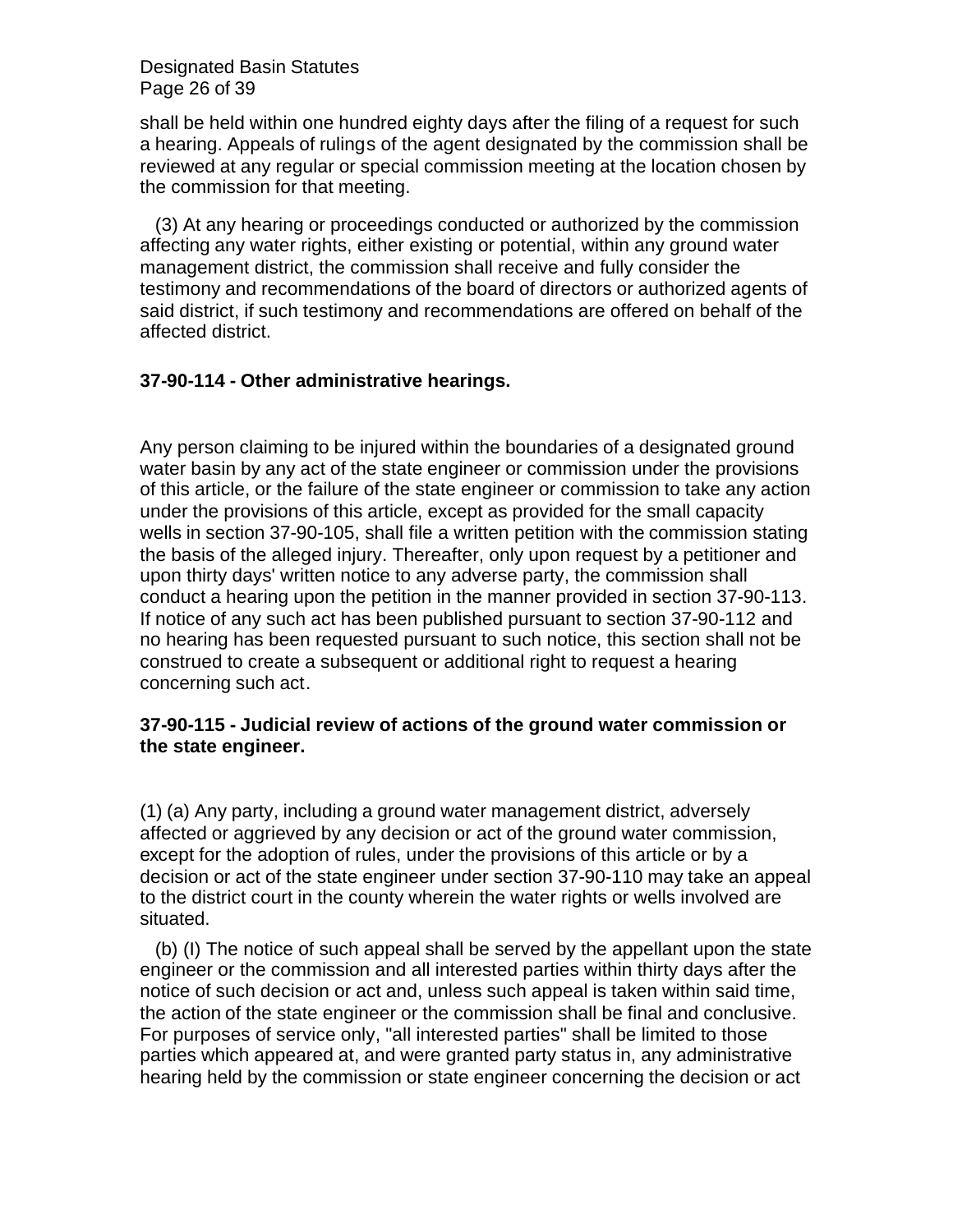#### Designated Basin Statutes Page 27 of 39

from which the appeal is taken. If no administrative hearing has been held, notice of such appeal shall be given by publication pursuant to section 37-90-112.

 (II) Notice of such appeal, proof of service, and docketing of the appeal in the district court shall be accomplished in the same manner as any other civil suit originally commenced in the district courts of this state. Costs shall be charged to the appellant as in any other civil suit.

 (III) Proceedings upon appeal shall be de novo; except that evidence taken in any administrative proceeding appealed from may be considered as original evidence, subject to legal objection, as if said evidence were originally offered in such district court.

 (IV) It is the duty of the commission or the state engineer, upon being served with a notice of appeal pursuant to this section, to transmit to the district court to which the appeal is taken the papers, maps, plats, field notes, orders, decisions, and other available data affecting the matter in controversy or certified copies thereof, which certified copies shall be admitted in evidence as of equal validity with the originals.

 (V) For the purpose of maximizing continuity in the disposition of designated ground water cases, on or before January 10 of each year, the supreme court shall designate or redesignate a designated ground water judge for each designated ground water basin, who shall be selected from a judicial district within which some part of that designated ground water basin lies, and any vacancy that occurs during such year shall be filled by designation of the supreme court. The services of each designated ground water judge shall be in addition to such judge's regular duties as a district judge but shall take priority over such regular duties, and the schedules of the district judges in each such judicial district shall be arranged and adjusted so that the designated ground water judge shall be free to hear designated ground water cases. All cases relating to designated ground water which are filed in each judicial district shall be assigned to the designated ground water judge, and all proceedings regarding said cases shall be heard by the designated ground water judge. If it becomes necessary during any year for the proper handling of designated ground water cases in any judicial district, the supreme court shall designate one or more additional designated ground water judges from that judicial district or may make temporary assignments of other judges to hear such cases.

 (2) Any party adversely affected or aggrieved by a rule adopted by the ground water commission may take an appeal pursuant to section 24-4-106, C.R.S.

#### **37-90-116 - Fees - ground water publication fund.**

(1) The state engineer or the commission shall collect the following fees: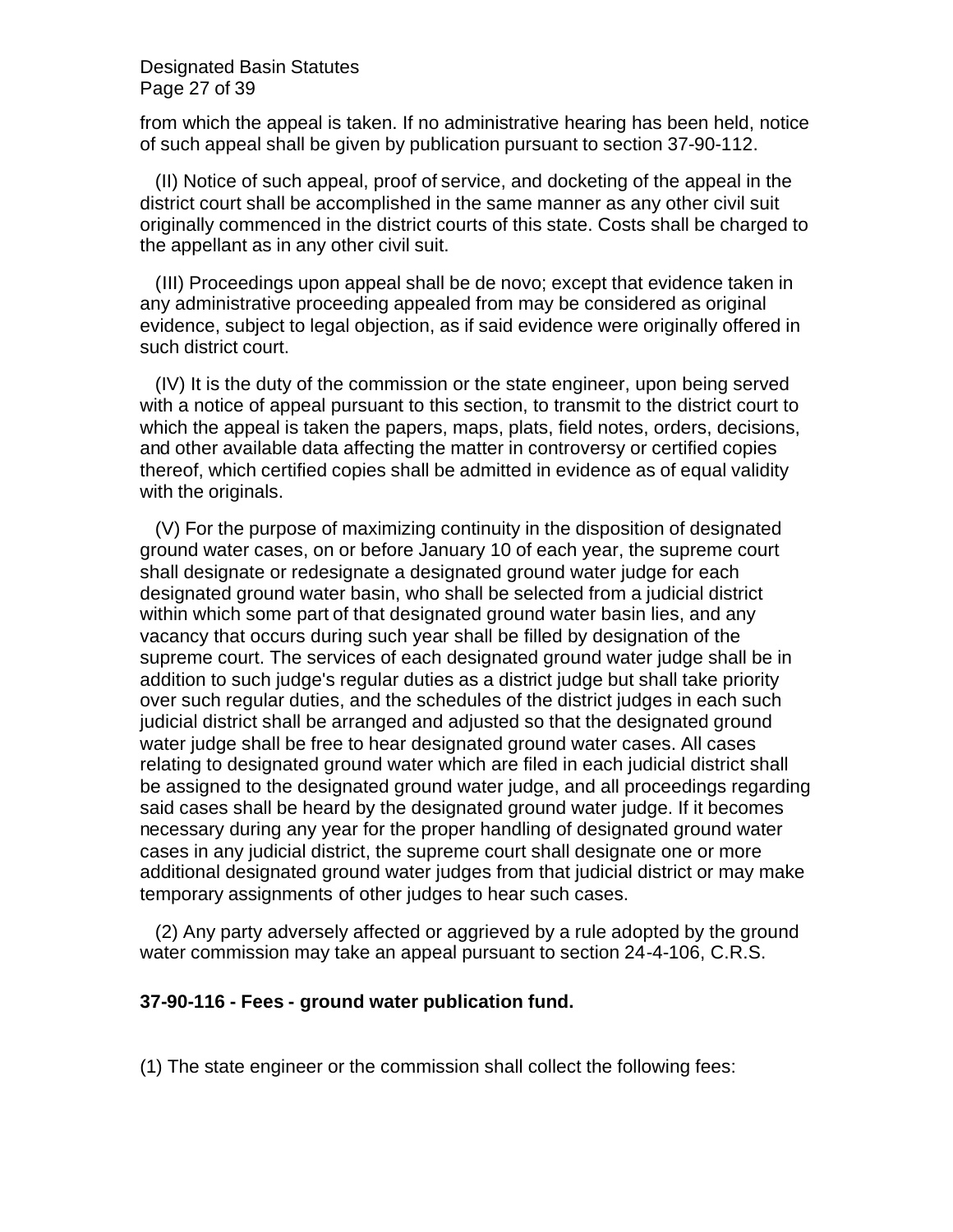#### Designated Basin Statutes Page 28 of 39

 (a) With an application for the use of ground water, sixty dollars, which sum shall not be refunded;

(b) Repealed.

(c) For issuing a permit to modify or replace an existing well, sixty dollars;

 (d) For making a copy of a document filed in his office, fifty cents per page or fraction thereof;

 (e) For certifying copies of documents, records, or maps, two dollars for each certification;

 (f) The actual expenses of publication, if any is required, which sums shall be promptly billed to the applicant and paid prior to the approval of any permit or other application, unless the commission requires the applicant to pay these expenses directly to the newspaper, and the applicant provides a proof of such payment to the commission; except that, when a publication is made to process final permits pursuant to section 37-90-108, such publication expenses shall be paid by the state engineer from the division of water resources ground water management cash fund created pursuant to section 37-80-111.5 (1) (d). All such publication expenses collected by the state engineer or by the commission shall be transmitted to the state treasurer, who shall credit the same to the ground water publication fund, which fund is hereby created. All moneys in the ground water publication fund are hereby continuously appropriated to the division of water resources for the actual expenses of publications. The moneys in the ground water publication fund shall not be credited or transferred to the general fund or to any other fund of the state.

 (g) With an objection to an application for the use of ground water, ten dollars, which sum shall not be refunded;

 (h) With an application for any change in a well permit, whether conditional or final, submitted pursuant to section 37-90-111 (1) (g), sixty dollars, which sum shall not be refunded;

 (i) With a request to extend the expiration date on a well permit, other than a well permit issued pursuant to section 37-90-105, sixty dollars.

 (2) Departments and agencies of the state of Colorado shall be exempt from the payment of fees for applications for the use of ground water or for a permit to construct a well.

 (3) Notwithstanding the amount specified for any fee in subsection (1) of this section, the commission by rule or as otherwise provided by law may reduce the amount of one or more of the fees if necessary pursuant to section 24-75-402 (3), C.R.S., to reduce the uncommitted reserves of the fund to which all or any portion of one or more of the fees is credited. After the uncommitted reserves of the fund are sufficiently reduced, the commission by rule or as otherwise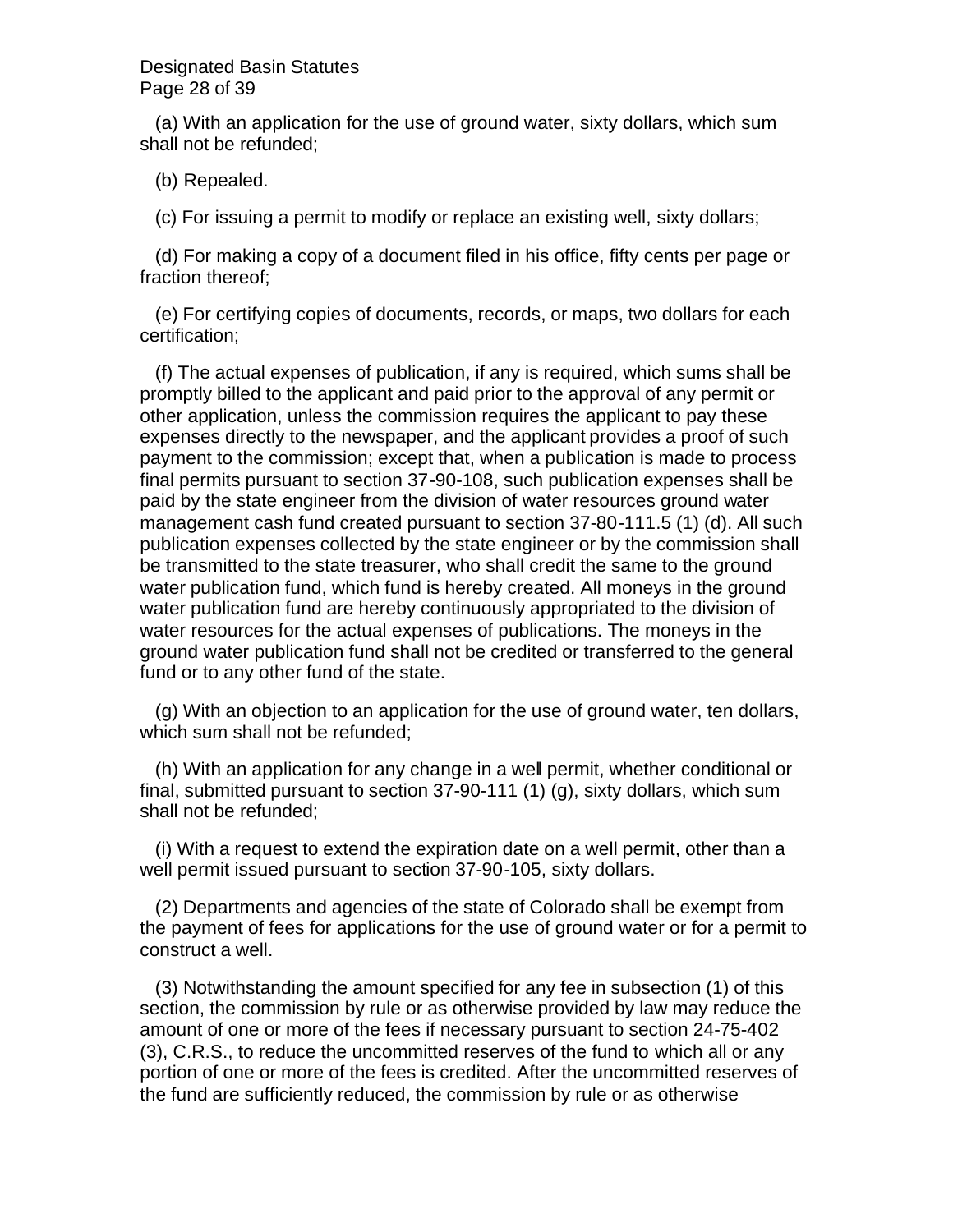Designated Basin Statutes Page 29 of 39

provided by law may increase the amount of one or more of the fees as provided in section 24-75-402 (4), C.R.S.

## **37-90-117 - Water conservation board - duties.**

The Colorado water conservation board has the power, and it is its duty, to investigate and determine the nature and extent of the ground water resources of the state of Colorado. It is also the duty of said board to study and determine the effect, if any, of the withdrawal of ground water upon aquifer supply and upon the surface flow of streams, and the information obtained thereby shall be made available to the state engineer and the ground water commission and any designated ground water management district. Nothing in this section shall be construed as impairing the authority of the state engineer, the ground water commission, or any ground water management district to make such investigation as it may find necessary or desirable to enable it to perform its duties under this article.

## **37-90-118 - Ground water management districts - formation.**

Within areas determined as designated ground water basins by action of the commission in accordance with section 37-90-106, ground water management districts may be formed in the manner, and having the power, provided in sections 37-90-118 to 37-90-135; but no district shall be organized unless all ground water aquifers containing designated ground water within the geographic boundaries of the district have been included as a part of the district by the commission.

## **37-90-119 - Creation of districts - proposal - submission - changes proposed boundaries.**

A proposal for the formation of a designated ground water management district must be first submitted to the ground water commission, which shall make a hydrologic, geographic, and geologic evaluation of the proposed boundaries and recommend any changes in such boundaries as are indicated by such evaluation. No further steps for the formation of such district shall be taken until the commission, in writing, gives its consent to the boundaries thereof. The commission shall give either its consent or disapproval of the proposed boundaries within ninety days after the proposal has been submitted to it.

## **37-90-120 - Management districts - petition - signatures required - filing.**

Following receipt of the consent required by section 37-90-119, a petition calling for formation of the proposed district may be filed with the commission. The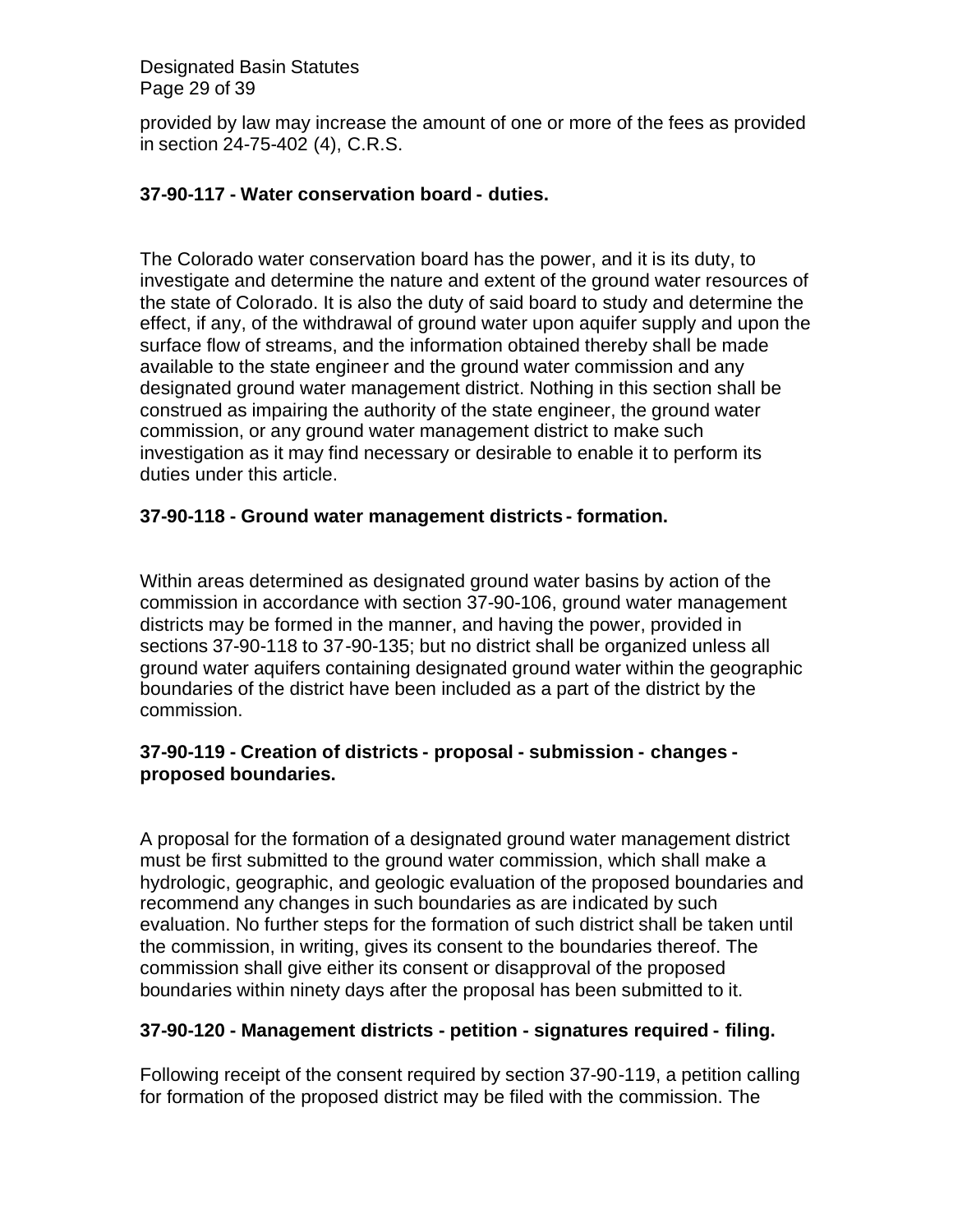Designated Basin Statutes Page 30 of 39

petition shall be signed by not less than fifteen percent of the taxpaying electors within the proposed district.

## **37-90-121 - Management districts - petition - contents - minor defects amendment.**

(1) The petition referred to in section 37-90-120 shall set forth:

(a) The name of the proposed district and boundaries thereof;

 (b) A proposed division of the district into divisions as nearly equal in size as may be practicable, and considering the population thereof, each of which is to be represented by a director who is a resident taxpaying elector in such division;

 (c) The number of directors that the district shall have if formed, not less than five nor more than fifteen in number, together with the name and address of each of the proposed directors, the division to be represented by each of them, and their terms of office, which shall be so designated that approximately one-half of them shall expire on the first Tuesday in March of the second year after the organization of the district is completed, and the remainder of them on the first Tuesday in March of the fourth year after the organization of the district is completed;

(d) Where the offices of such proposed district are to be maintained; and

 (e) A prayer that the organization of the district be submitted to a vote of the taxpaying electors as provided in section 37-90-124.

 (2) No petition for the organization of a district with the requisite signatures shall be declared null and void on account of minor defects, but the commission may at any time, prior to final determination of the sufficiency thereof, permit the petition to be amended in form to conform to the facts. Several similar petitions or duplicate copies of the same petition for the organization of the same district may be filed and shall together be regarded as one petition. All petitions, filed prior to the determination of the sufficiency of such petition, shall be considered as though filed with the first petition placed on file.

## **37-90-122 - Management district - petition - certification of signatures hearing - notice - publication.**

The commission shall examine the petition, and, if it finds that it bears the requisite number of signatures and otherwise meets the stated requirements, it shall thereupon set a date for hearing upon such petition and shall cause notice of such hearing, together with a copy of such petition, to be published, the final publication being not less than ten days nor more than thirty days prior to the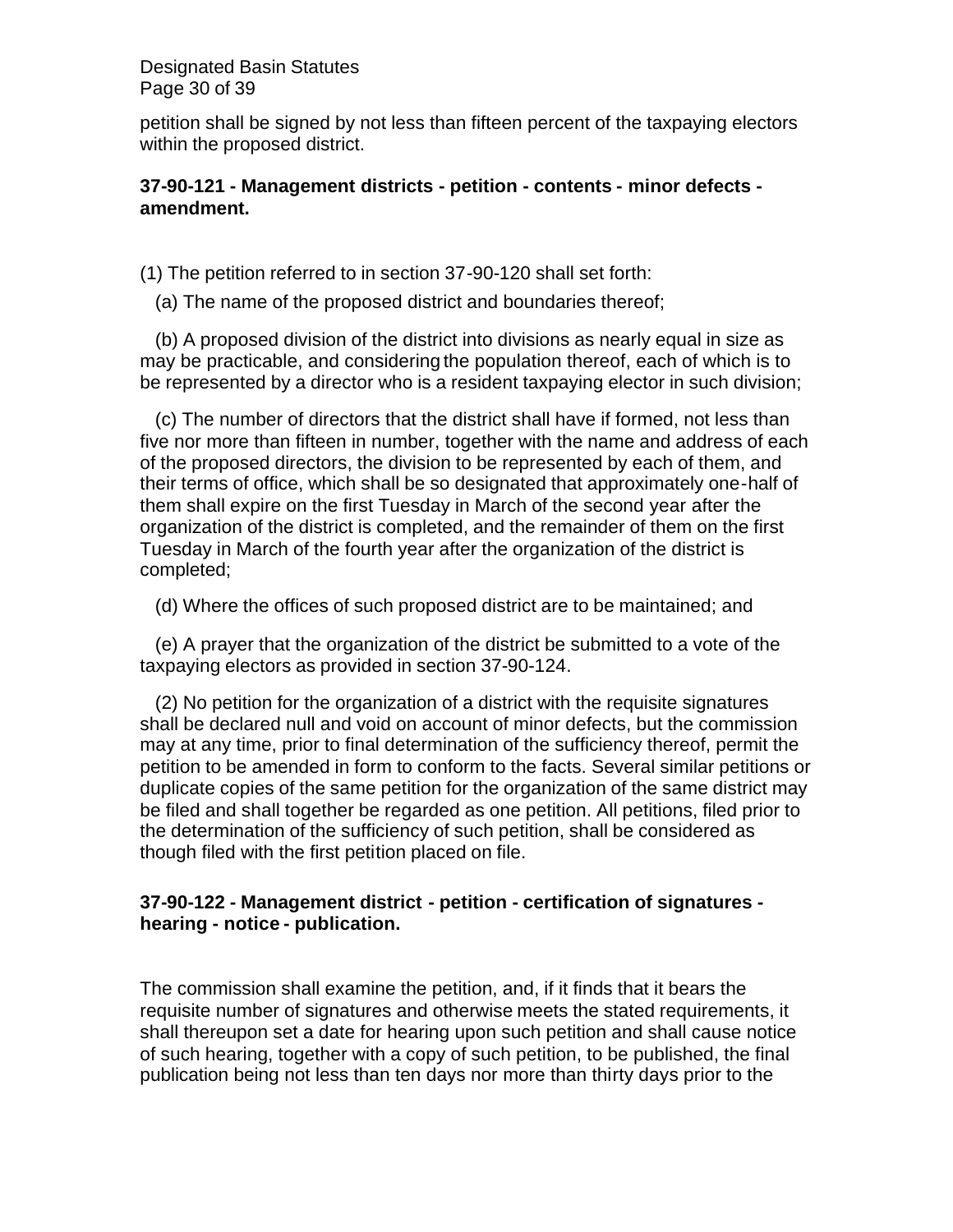Designated Basin Statutes Page 31 of 39

date set for such hearing. The cost of such publication shall be paid by the petitioners and shall be advanced by them prior to publication.

## **37-90-123 - Management districts - hearing - objections - change of boundaries.**

At the time set for such hearing, the commission shall examine the petition and hear objections thereto and may order changes in the boundaries thereof by the inclusion or removal of land therefrom upon finding that such change would be hydrologically, geologically, and geographically sound. The action of the commission may be reviewed by the district court in appeal proceedings filed within twenty days after its decision has been announced, which decision shall be announced within ninety days after the hearing.

## **37-90-124 - Election on organization.**

(1) If, after the completion of the hearing on the feasibility of the organization of a district, it is determined that such district shall be organized, the commission shall forthwith make an order allowing the prayer of the petition, and, by order duly entered upon its record, shall call an election of the taxpaying electors in the district for the purpose of determining whether such district shall be organized, and shall set the date for such election.

 (2) The commission shall thereupon publish a notice, the final publication to be not less than ten days nor more than thirty days immediately preceding the election, which notice shall state: The fact of filing of the petition; in summary form, the information required by section 37-90-121 (1) to be included in the petition; that an election will be held to decide the question of organization of the proposed district; the date of such election; the polling places at which such election is to be held; the qualifications of those eligible to vote at such election; and the specific question to be submitted.

 (3) The commission shall appoint three taxpaying electors of the district as judges for each designated polling place. The election shall be held and conducted as nearly as may be in the same manner as general elections in this state. There shall be no special registration for such election, but, for the purpose of determining qualifications of electors, the judges shall be permitted to use the last official registration lists of electors residing in the district and a certified list of taxpayers in the district prepared by the county treasurer and, in addition, may require the execution of an affidavit concerning the qualification of any such taxpaying elector to vote.

 (4) At such election the voters shall vote for or against the organization of the district. The judges of each polling place shall certify the returns of the election to the ground water commission. If a majority of votes cast at said election are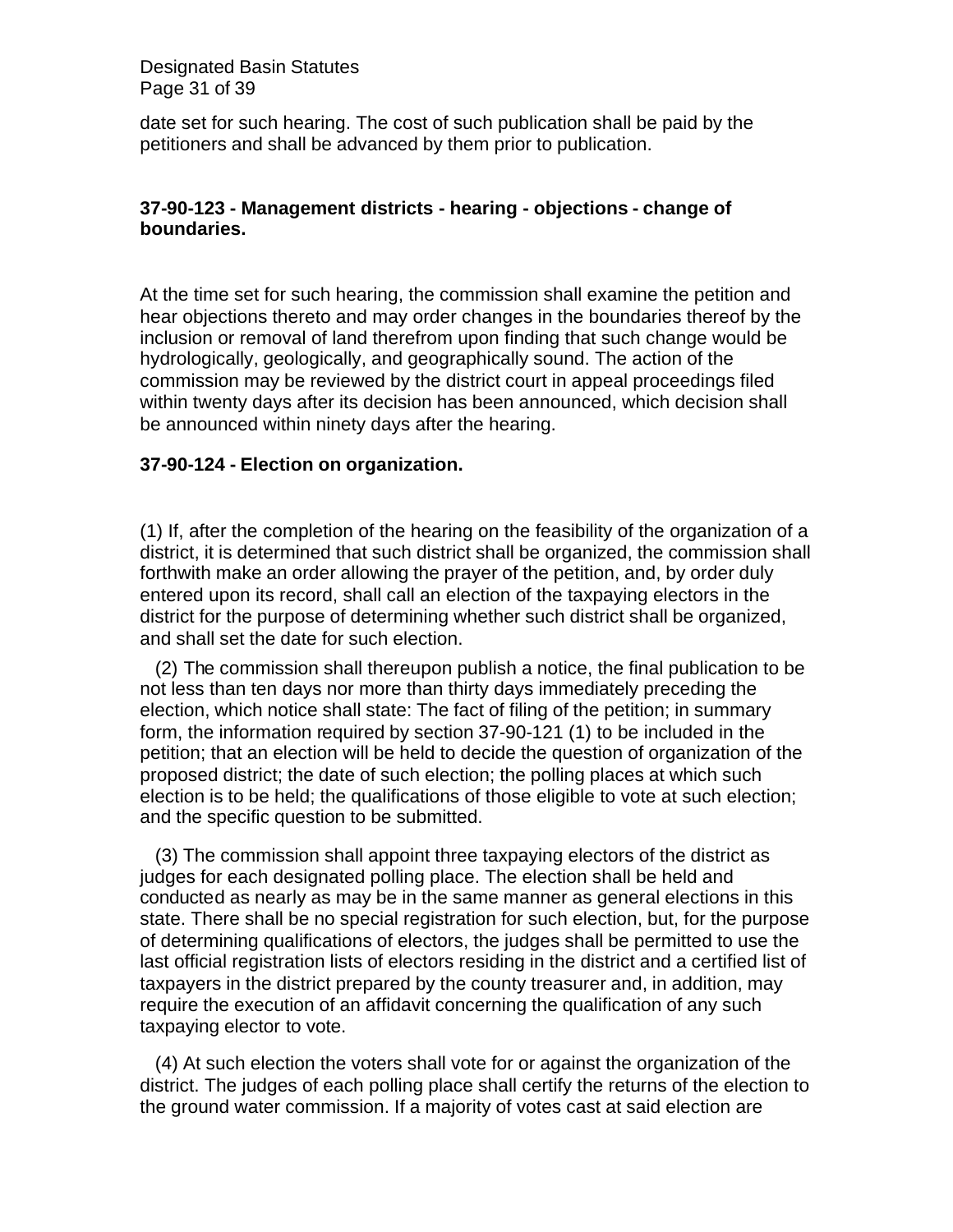Designated Basin Statutes Page 32 of 39

against the organization of the district, the commission shall forthwith dismiss the petition, and no election shall be held on the original petition or another petition for organization of the same district within one year of such dismissal.

 (5) If a majority of the votes cast at said election are for the organization of said district, the commission, by order duly entered of record, shall declare the district organized, define the boundaries thereof, and give it the corporate name designated in the petition by which in all proceedings it shall thereafter be known and designate the members of the first board of directors, as named in the organization petition and the districts they represent. Thereupon the district shall be a governmental subdivision of the state of Colorado and a body corporate with all the powers of a public or quasi-municipal corporation.

## **37-90-125 - Filing decree.**

Within thirty days after the district has been declared a corporation by the commission, it shall transmit to the county clerk and recorder of each of the counties in which the district or a part thereof extends copies of the decree of the commission incorporating the district.

## **37-90-126 - Management district - directors - qualifications - oath - bond vacancies.**

The members of the board of directors shall be resident taxpaying electors within the district. Each member of the board shall take an oath of office, and shall give bond in the sum of five thousand dollars conditioned that he shall faithfully perform the duties of director and of such further office to which he may be elected in such district, and shall account for all funds or property coming into his hands as such director or other officer. Such bonds shall run to the district, shall be signed by a surety approved by the ground water commission, and shall be filed and recorded in the office of the state engineer. When such bond is so filed and approved, such person so elected shall take and hold office until his successor is elected and qualified. When a vacancy occurs on the board, such vacancy shall be filled by the remaining members of the board.

## **37-90-127 - Management district - directors - election - term of office.**

As the terms of the members of the board of directors expire, their successors shall be nominated by petitions containing the signatures of not less than fifteen percent of the number of qualified taxpaying electors of the division who voted at the last preceding district election, to be filed with the secretary of the district not less than thirty days before the election; thereafter, the members shall be elected for terms of four years by the plurality vote of the taxpaying electors of the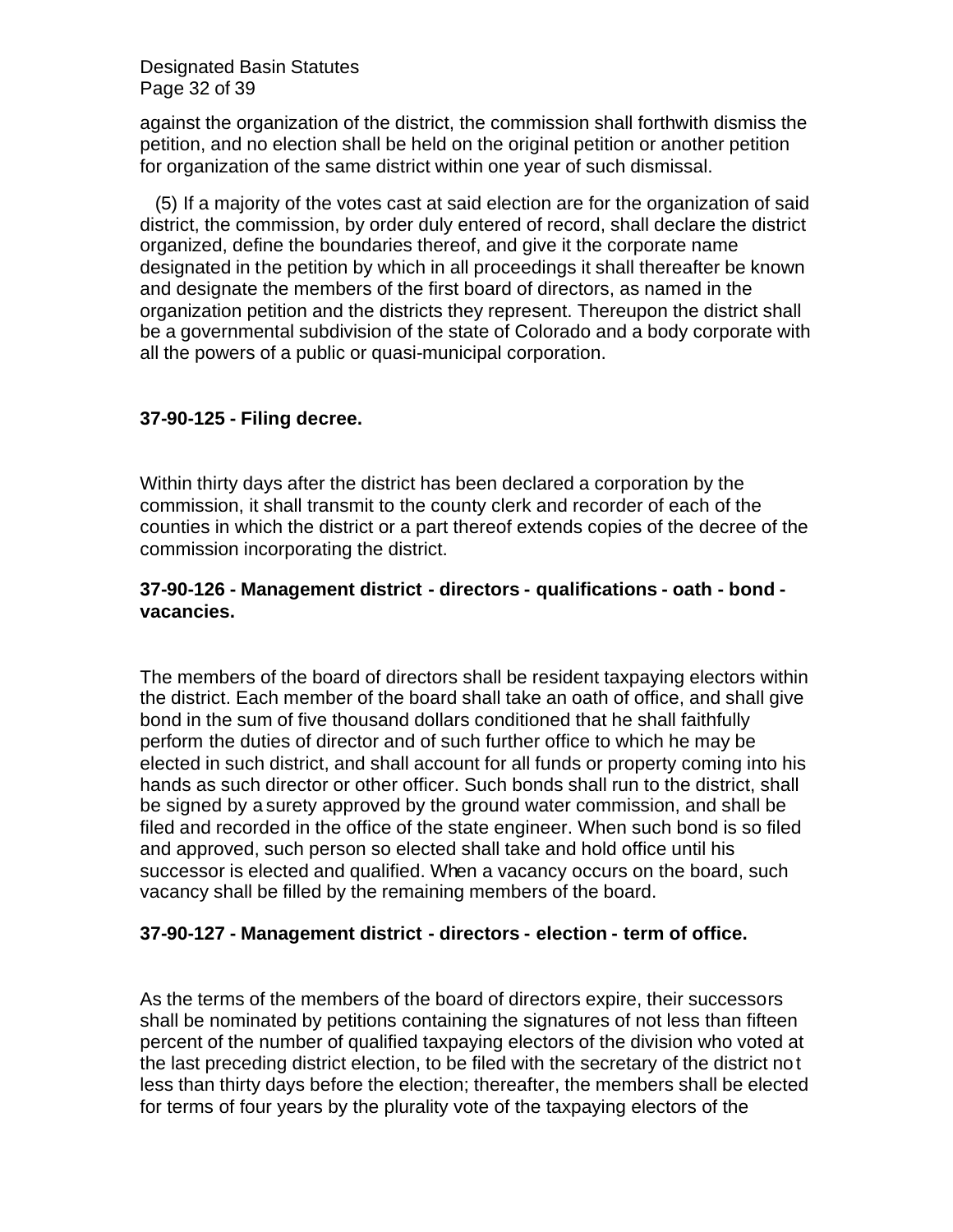Designated Basin Statutes Page 33 of 39

division of the district which they represent. Such elections shall be held on the first Tuesday in February preceding the expiration of such terms and shall be conducted by the district board in the general manner prescribed in section

### **37-90-128 - Management district - directors - no compensation - expenses.**

The members of the board of directors shall receive no compensation but shall be paid their actual expenses while engaged in the business of such district.

## **37-90-129 - Management district - officers - election.**

The board of directors shall annually elect a president, vice-president, secretary, treasurer, and such other officers as may be necessary.

## **37-90-130 - Management districts - board of directors.**

(1) The district board has the duty and responsibility of consulting with the commission on all ground water matters affecting the district to determine whether proposed restrictions or regulations are suitable for such area, to determine in conjunction with the commission whether the area of the district should be enlarged or contracted, to cooperate with the commission and the state engineer in the assembling of data on the ground water aquifers in the area and the enforcement of regulations or restrictions which may be imposed thereon, and to assist the commission and the state engineer to the end of conserving the ground water supplies of the area for the maximum beneficial use thereof.

 (2) After the issuance of any well permit for the use of ground water within the district by the ground water commission as provided in sections 37-90-107 and 37-90-108, the district board has the authority to regulate the use, control, and conservation of the ground water of the district covered by such permit by any one or more of the following methods, but the proposed controls, regulations, or conservation measures shall be subject to review and final approval by the ground water commission if objection is made in accordance with section 37-90- 131:

 (a) To provide for the spacing of wells producing from the ground water aquifer or subdivision thereof and to regulate the production therefrom so as to minimize as far as practicable the lowering of the water table or the reduction of the artesian pressure;

 (b) To acquire lands for the erection of dams and for the purpose of draining lakes, draws, and depressions, and to construct dams, drain lakes, depressions, draws, and creeks, and to install pumps and other equipment necessary to recharge the ground water reservoir or subdivision thereof;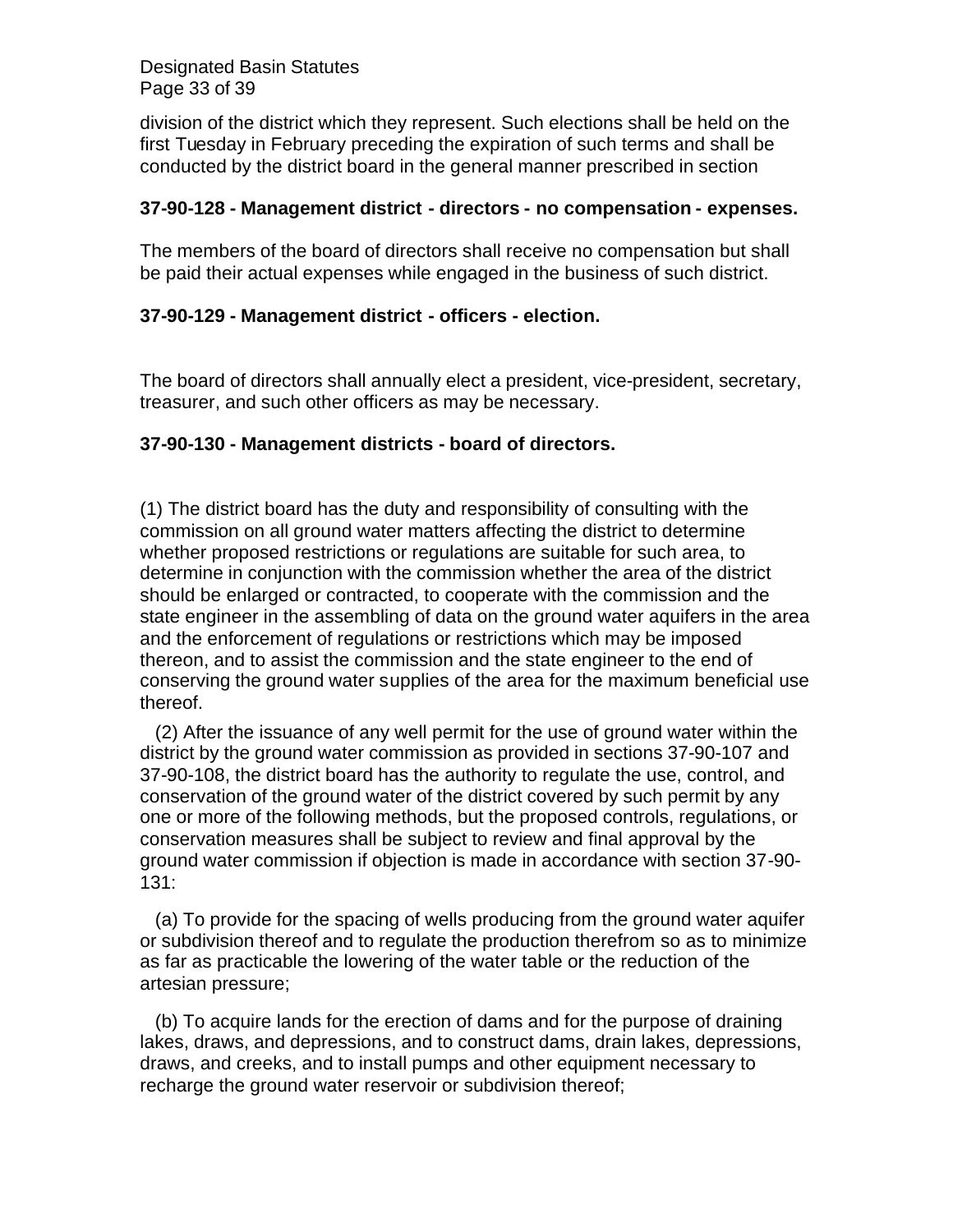#### Designated Basin Statutes Page 34 of 39

 (c) To develop comprehensive plans for the most efficient use of the water of the ground water aquifer or subdivision thereof and for the control and prevention of waste of such water, which plans shall specify in such detail as may be practicable the acts, procedure, performance, and avoidance which are or may be necessary to effect such plans, including specifications therefor; to carry out research projects, develop information, and determine limitations, if any, which should be made on the withdrawal of water from the ground water aquifer or subdivisions thereof; to collect and preserve information regarding the use of such water and the practicability of recharge of the ground water aquifer; and to publish such plans and information and bring them to the notice and attention of the users of such ground water within the district and to encourage their adoption and execution;

 (d) To require the owner or operator of any land in the district upon which is located any open or uncovered well to close or cap the same permanently with a covering capable of sustaining weight of not less than four hundred pounds, except when said well is in actual use by the owner or operator thereof;

 (e) To promulgate reasonable rules and regulations for the purpose of conserving, preserving, protecting, and recharging the ground water of the ground water aquifer or subdivision thereof, in conformity with the provisions of this article;

 (f) To prohibit, after affording an opportunity for a hearing before the board of the local district and presentation of evidence, the use of ground water outside the boundaries of the district where such use materially affects the rights acquired by permit by any owner or operator of land within the district;

 (g) In the control and administration of the quantity of ground water extracted from the aquifer, to adopt such devices, procedures, measures, or methods as it deems appropriate to effectuate this purpose;

 (h) To promulgate reasonable rules and regulations with respect to the protection and compensation of the owners of any small capacity wells as defined in section 37-90-105 which may be injured by irrigation wells;

 (i) To represent the district at any hearings or proceedings conducted or authorized by the commission affecting any water rights, either actual or potential, within the district;

 (j) To exercise such other administrative and regulatory authority concerning the ground waters of the district as, without the existence of the district, would otherwise be exercised by the ground water commission.

 (3) All special and regular meetings of the board shall be held at locations which are within the boundaries of the district or which are within the boundaries of any county in which the district is located, in whole or in part, or in any county so long as the meeting location does not exceed twenty miles from the district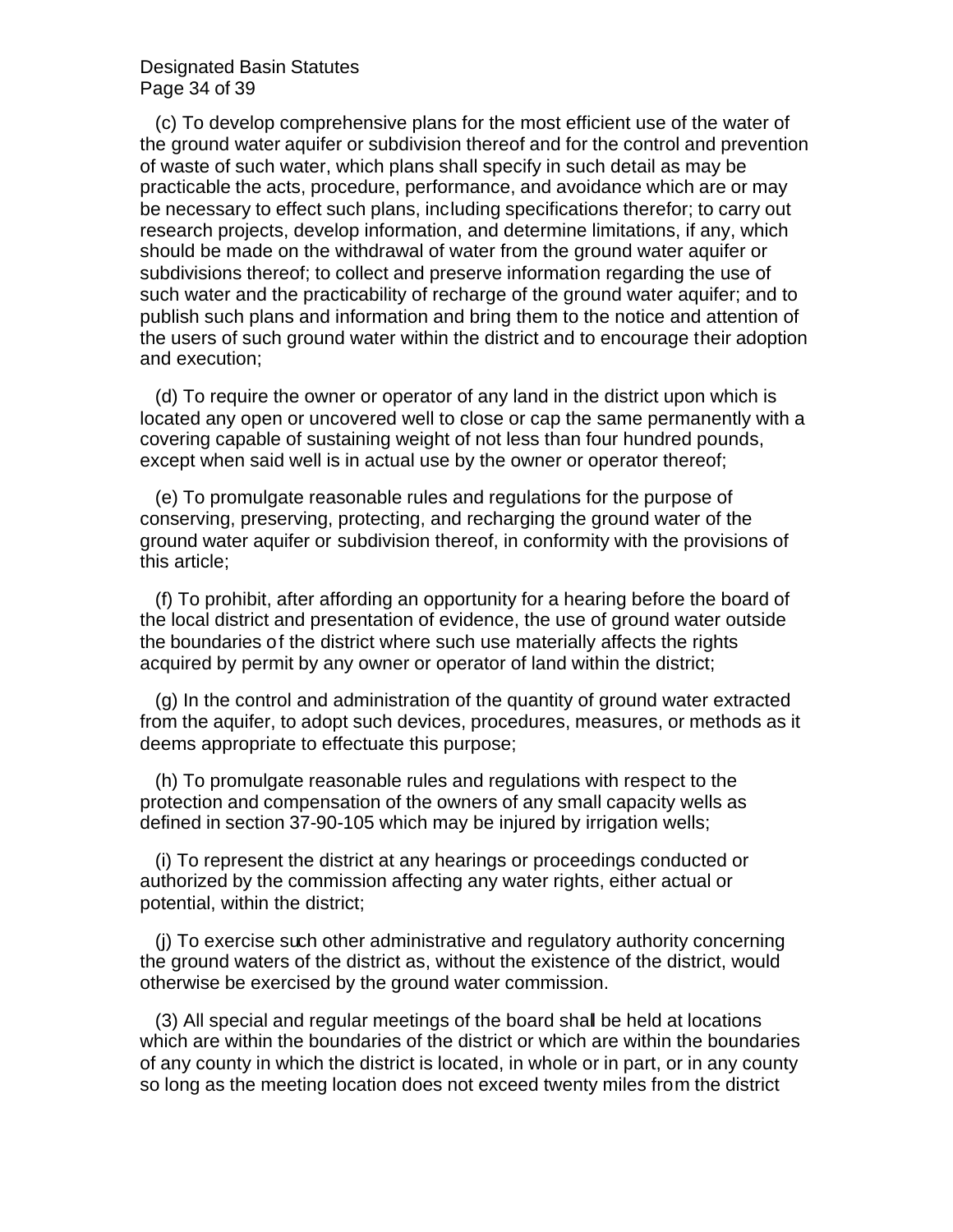Designated Basin Statutes Page 35 of 39

boundaries. The provisions of this subsection (3) may be waived only if the following criteria are met:

 (a) The proposed change of location of a meeting of the board appears on the agenda of a regular or special meeting of the board; and

 (b) A resolution is adopted by the board stating the reason for which a meeting of the board is to be held in a location other than under the provisions of this subsection (3) and further stating the date, time, and place of such meeting.

 (4) After the issuance of any well permit for a small capacity well within the district pursuant to section 37-90-105, the district has the authority to enforce compliance with the terms and conditions governing the use of the ground water allowed by such permit to ensure that such use is within the scope of what is allowed by section 37-90-105 and the well permit.

### **37-90-131 - Management district - board of directors - control measures hearing - notice - publication - order.**

(1) (a) Whenever the board of directors determines that controls, regulations, or conservation measures are necessary in order to ensure the proper conservation of ground water within the district, it shall confer with the ground water commission and ground water users within the district. No such measures or regulations shall be instituted until after a public hearing. Notice of such hearing shall be published. Such notice shall state the time and place of the hearing and in general terms the corrective measures or regulations proposed. Within sixty days after such hearing, the board shall announce the measures or regulations ordered to be taken and shall cause notice of such action to be published. The board has the authority to compel compliance with such measures or regulations by an action brought in the district court of the county in which any failure to comply is found to exist.

 (b) Any person adversely affected or aggrieved by the announcement of control or conservation measures or regulations adopted by the district board may appeal such decision to the ground water commission by filing a notice of appeal and the grounds therefor with the commission not later than thirty days after the date of last publication. The commission shall hear all such appeals pursuant to section 37-90-113. The commission shall have authority to affirm or reject the measures or regulations adopted by the district or to modify such measures or regulations but only upon consent from the district board. Judicial review of commission actions in such appeals may be taken pursuant to section 37-90- 115.

 (c) Any person adversely affected or aggrieved by an act of the district board, other than the announcement of control or conservation measures or regulations, has the right to be heard by the board. Such person shall file a written request for a hearing that states the basis of the alleged injury. Unless agreed otherwise by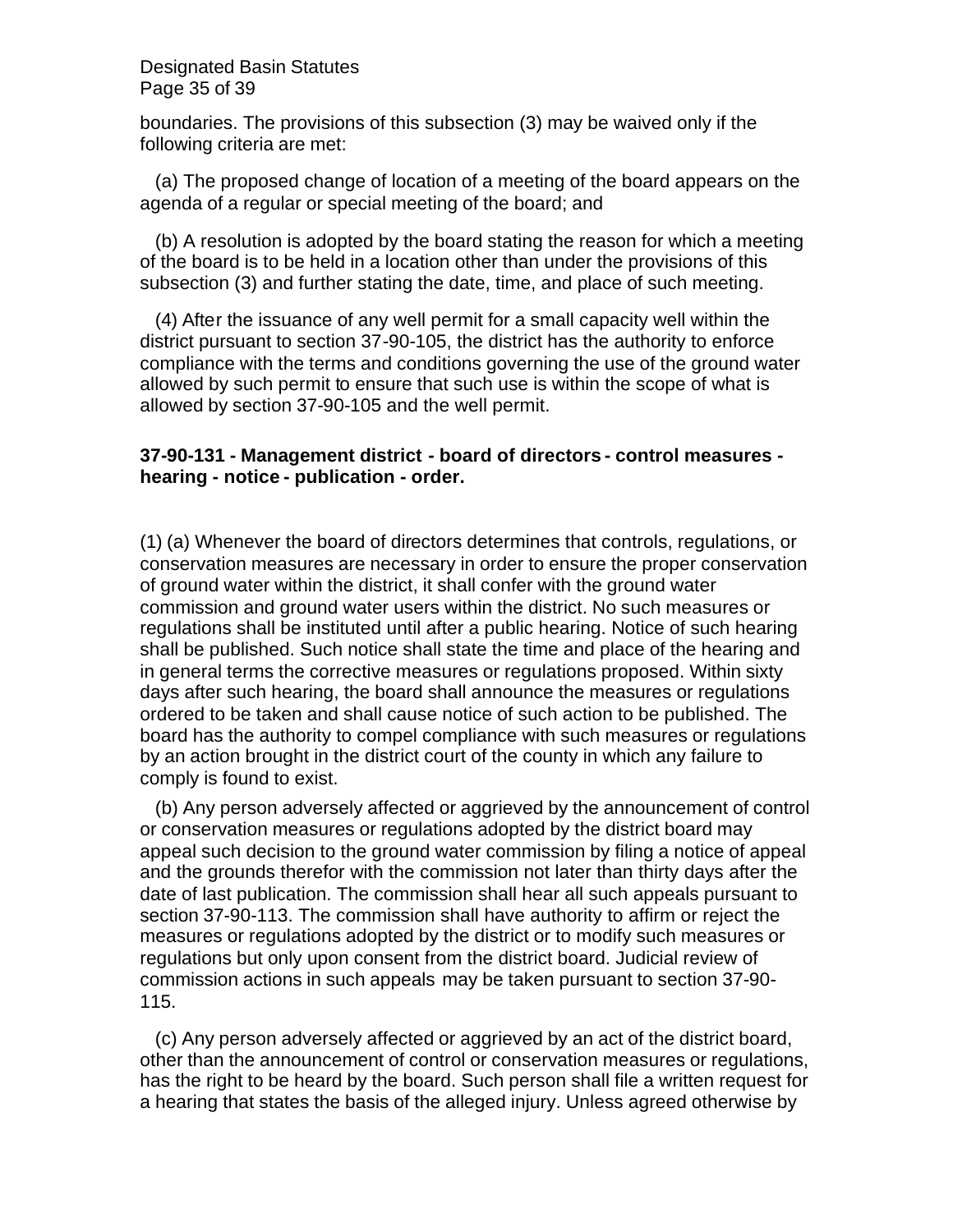#### Designated Basin Statutes Page 36 of 39

all parties to a hearing or unless otherwise approved by the district due to extenuating circumstances, a hearing shall be held within one hundred eighty days after filing the request for such a hearing. Upon thirty days' written notice to all adverse parties, the district shall conduct a hearing upon the matter. Hearing procedures shall be as informal as possible, with due regard for the rights of the parties. All parties shall have the right to subpoena witnesses and to be heard either in person or by attorney. The district board may have such hearings conducted before an agent or hearing officer. After such hearing, the district board shall issue a written decision containing its findings and conclusions and shall serve its decision upon all parties by first-class mail. Judicial review of such district decisions may be taken in the manner and governed by the standards set forth for review of commission and state engineer decisions in section 37-90-115.

 (2) Subject to review by the ground water commission pursuant to subsection (1) of this section, the board may institute control measures or regulations to prescribe satisfactory and economical measuring methods for the measurement of water levels in and the amount of water withdrawn from wells and to require reports to be made at the end of each pumping season showing the date and water level at the beginning of the pumping season, the date and water level at the end of the pumping season, and any period of more than thirty days cessation of pumping during such pumping season.

## **37-90-132 - Management district - board of directors - taxes - levy limitation.**

The board of directors may levy and collect annually taxes necessary to finance the activities of such district to the amount of not more than two mills on the dollar of the valuation for assessment of all taxable property within the district. It shall, in accordance with the schedule prescribed by section 39-5-128, C.R.S., certify its mill levy to the board of county commissioners of the counties wholly or partially within the district, who shall extend the same on the county tax list, and the same shall be collected by the county treasurer in the same manner as state and county taxes are collected. In addition, annually the board of directors of the district may assess and certify a special assessment on all water wells, except those wells described in section 37-90-105, in the district not to exceed fifteen cents per acre-foot of the maximum annual volume of the appropriation of each such well. Said assessment shall be collected by the county treasurer in the same manner as other special assessments. It is the duty of the board to apply for and to receive from the county treasurers all money to the credit of the district.

## **37-90-133 - Management district - claims - warrants - payment.**

All claims against ground water management districts may be paid by warrants or orders, duly drawn against the district, as authorized by the board.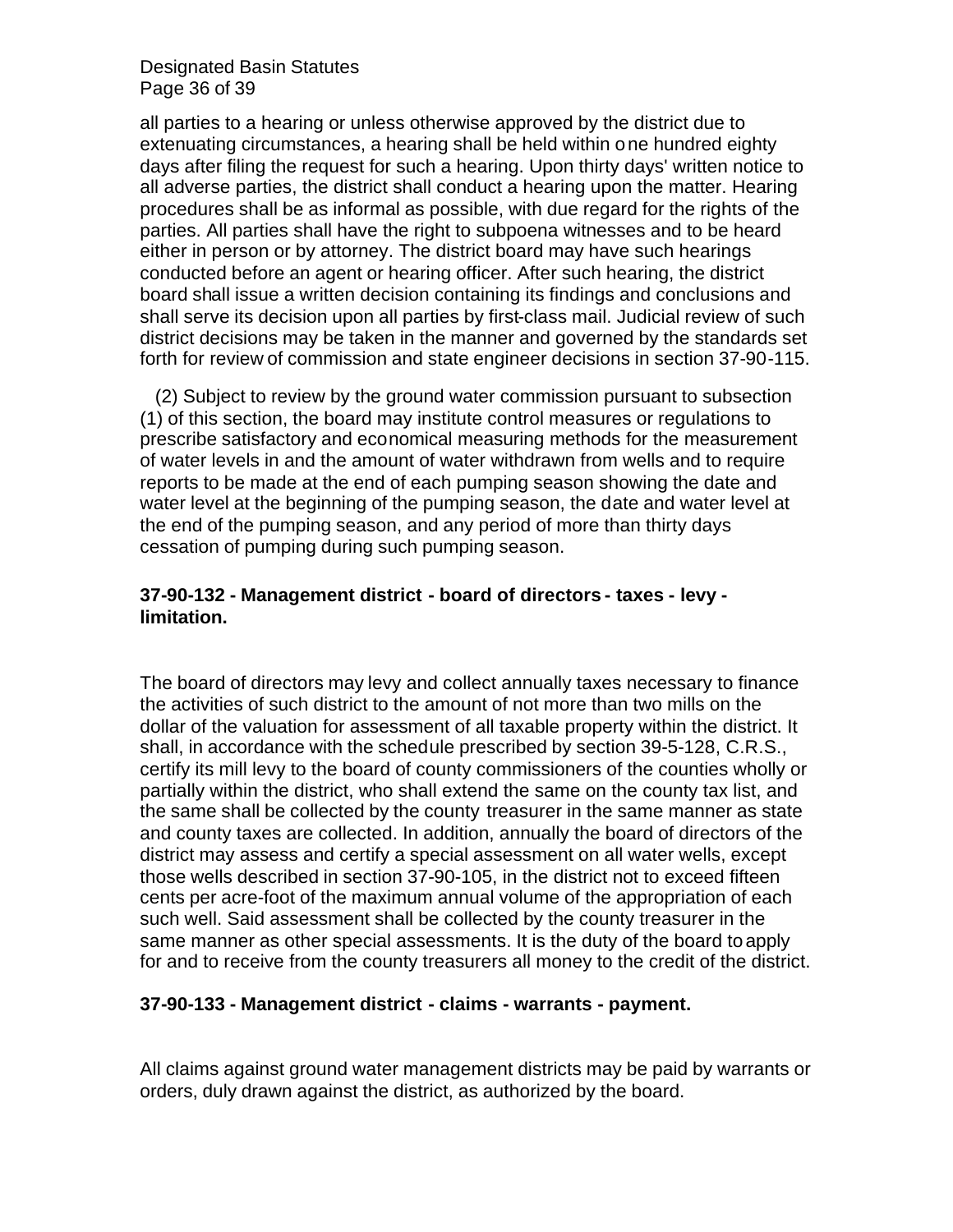## **37-90-134 - Management district - issuance of bonds - indebtedness submission to electors.**

(1) To pay for the construction, operation, and maintenance of any works, and expenses preliminary and incidental thereto, which the board is authorized to construct for the benefit of the district, the board is authorized to enter into contracts providing for payment in installments or to issue negotiable bonds of the district. If bonds are authorized, the same shall bear interest at a rate such that the net effective interest rate of the issue does not exceed the maximum net effective interest rate authorized, payable semiannually, and shall be due and payable not more than fifty years from their dates. The form, terms, and provisions of said bonds or contracts, provisions for their payment, and conditions for their retirement and calling, not inconsistent with law, shall be vested and determined by the board, and they shall be issued in payment of the works, equipment, expenses, and interest during and after the period of construction. Said bonds or contracts shall be executed in the name of and on behalf of the district and signed by the president of the board, the seal of the district affixed thereto and attested by the secretary of the board. Said bonds or contracts must be in such denominations or upon such conditions as the board determines and shall be payable to bearer and may be registered in the office of the county treasurer of each of the counties wherein the district or part of it is situated, with the interest coupons payable to bearer, which shall bear the facsimile signature of the president of the board. Bond interest shall be exempt from all state, county, municipal, school, and other taxes imposed by any taxing authority of the state of Colorado and shall not be sold at less than par and accrued interest.

 (2) Whenever the board incorporated under this article, by resolution adopted by majority of said board, determines that the interests of said district and the public interest or necessity demand the acquisition, construction, or completion of any source of water supply, waterworks, or other improvements or facilities, or the making of any contract with the United States or other persons or corporations, to carry out the objects and purposes of said district, wherein the indebtedness or obligation is created, to satisfy which shall require a greater expenditure than the ordinary annual income and revenue of the district permits, said board shall order the submission of the proposition of incurring such obligation or bonded or other indebtedness for the purposes set forth in said resolution to the qualified taxpaying electors of the district at an election held for that purpose. Any election held for the purpose of submitting any proposition of incurring such obligation or indebtedness may be held separately or may be consolidated or held concurrently with any other election authorized by law at which such qualified taxpaying electors of the district are entitled to vote. Notice of the resolution and election shall be published in a form sufficient to apprise the taxpaying electors of the objects and purposes for which the indebtedness is proposed to be incurred, the estimated cost of the works or improvement, the amount of principal of the indebtedness to be incurred therefor, and the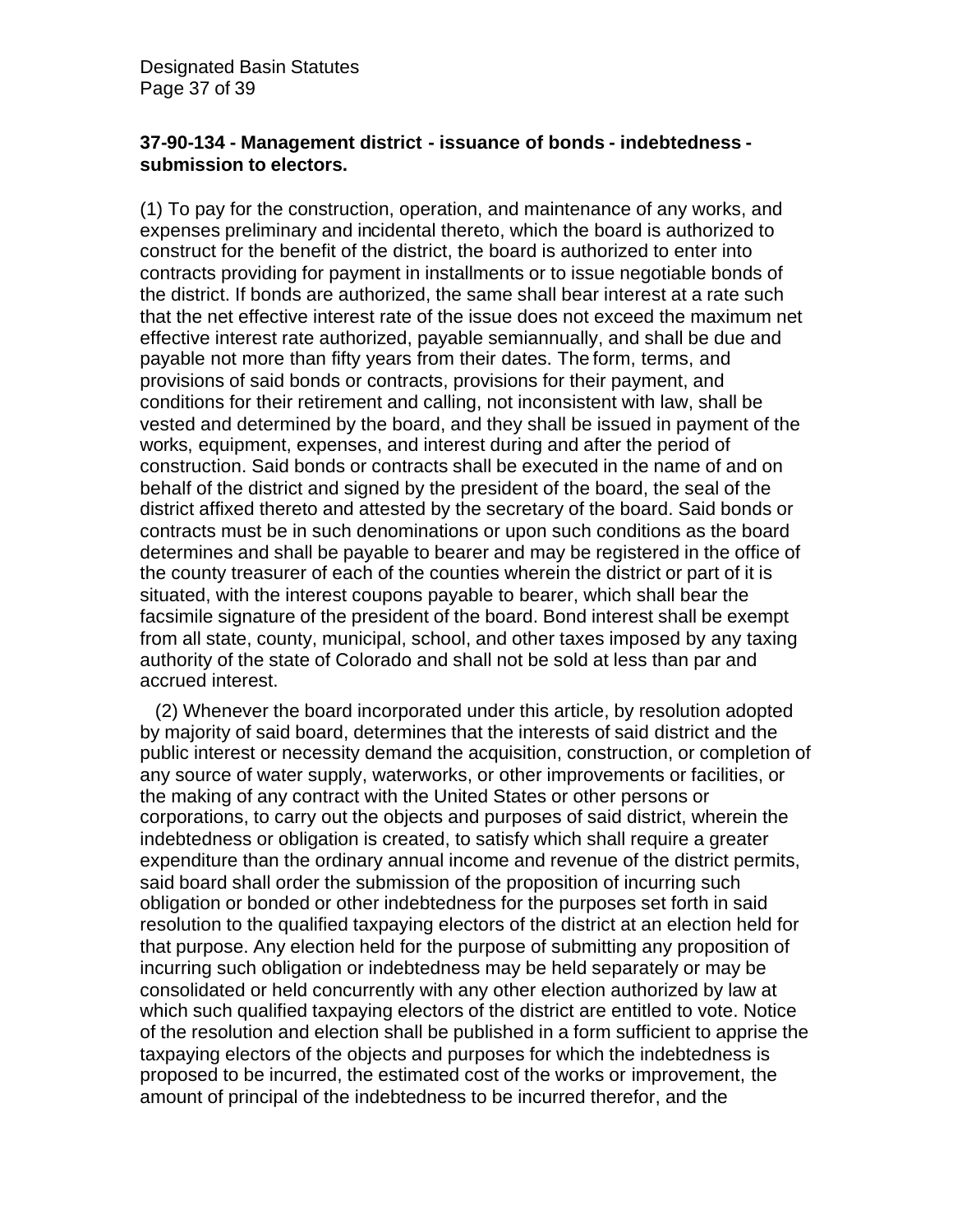Designated Basin Statutes Page 38 of 39

maximum rate of interest to be paid on such indebtedness. Such resolution and notice shall also fix the date upon which such election shall be held, the manner of holding the same, and the method of voting for or against the incurring of the proposed indebtedness. Such election shall be held in the same general manner as in this article provided for the election of directors. The bond issue or indebtedness proposed shall not be valid unless a majority of those voting at the election held for that purpose vote in favor of such bond issue or indebtedness in accordance with the terms of the resolution.

## **37-90-135 - Management district - dissolution - procedure - funds disposition.**

If there are no debts outstanding, the board of directors may, on its own motion or on the written petition of twenty percent of the taxpaying electors of the district, request of the ground water commission that the question of dissolution of such district be submitted to the electors of the district. The commission shall fix the date of such election, notice of which shall be given and which shall be conducted in the same manner as elections for the formation of such districts. If a majority of those voting on such question vote in favor of dissolution, the commission shall so certify to the county clerk and recorders of the counties involved and the district shall thereupon be dissolved. The question of dissolution shall not be submitted more often than once every twelve months. In case a district is dissolved the funds on hand or to be collected shall be held by the treasurer, and the directors shall petition the district court of the county in which the main office is located for an order approving the distribution of funds to the taxpayers of the district on the same basis as collected.

## **37-90-139 - Existing beneficial uses not recorded - fee.**

Existing uses of ground water put to beneficial use prior to May 17, 1965, not of record in the office of the state engineer on April 21, 1967, may be recorded upon written application and payment of a filing fee of twenty-five dollars and shall retain the date of initiation when first put to beneficial use, but no such recording shall be accepted after December 31, 1968.

## **37-90-143 - Owners of well permits - update for name and address.**

(1) Effective July 1, 1994, any owner of an unexpired well permit issued pursuant to this article or article 92 of this title who changes a name or mailing address from that on file with the office of the state engineer shall file an update to the